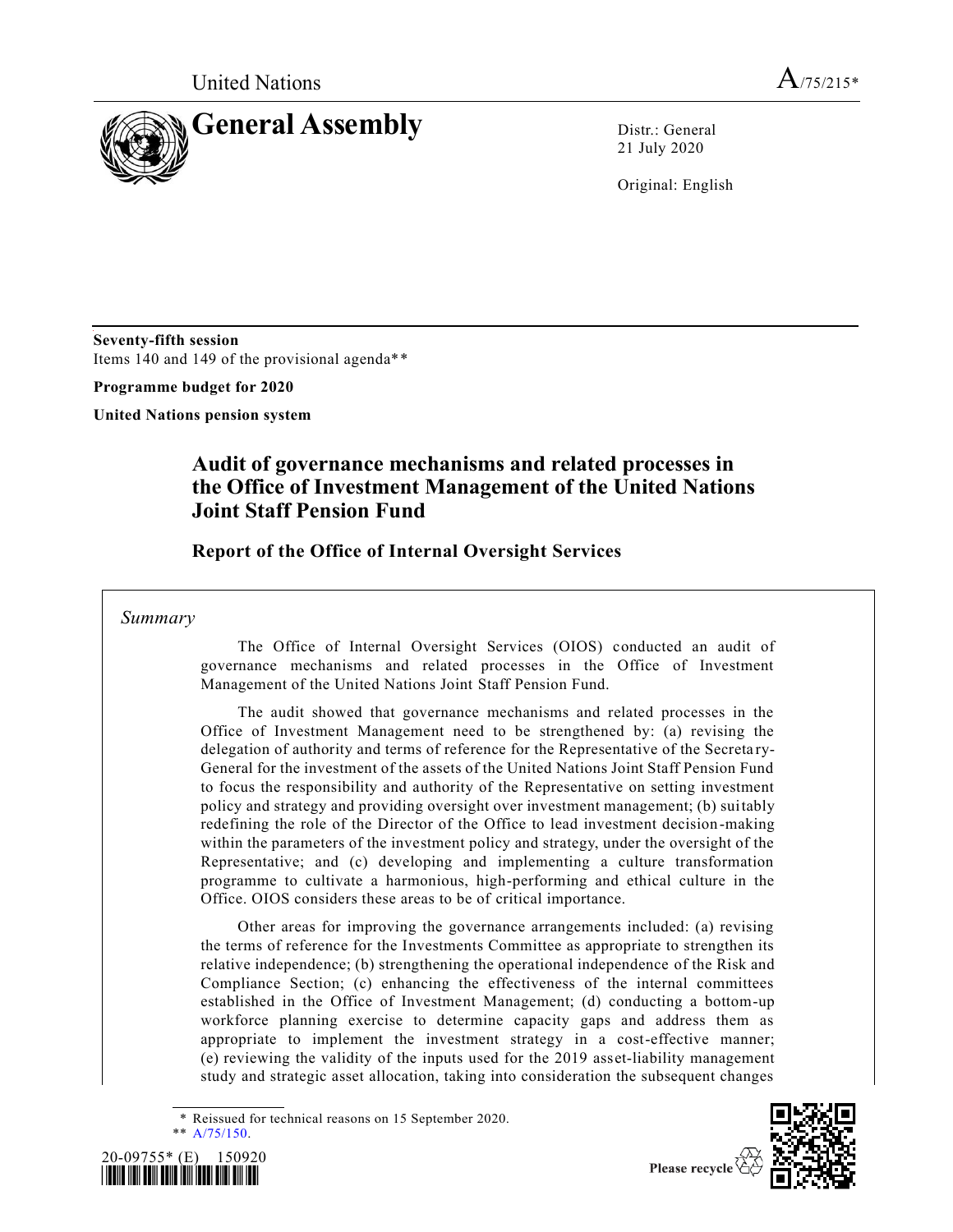in the economic and market environment; (f) reassessing the appropriateness of the new benchmark for fixed income and clarifying in the investment procedures the steps to be followed when changing the policy benchmarks; (g) enhancing transparency in the investment policy statement; (h) reviewing the compact between the Secretary-General and the Representative to strengthen accountability for both short- and longterm performance; and (i) developing and implementing detailed disclosure and recusal procedures to manage potential conflict of interest situations effectively, in the best interests of the Fund.

OIOS made two critical and eight important recommendations. The Executive Office of the Secretary-General accepted all the recommendations and has initiated action to implement them in coordination with the Office of Investment Management.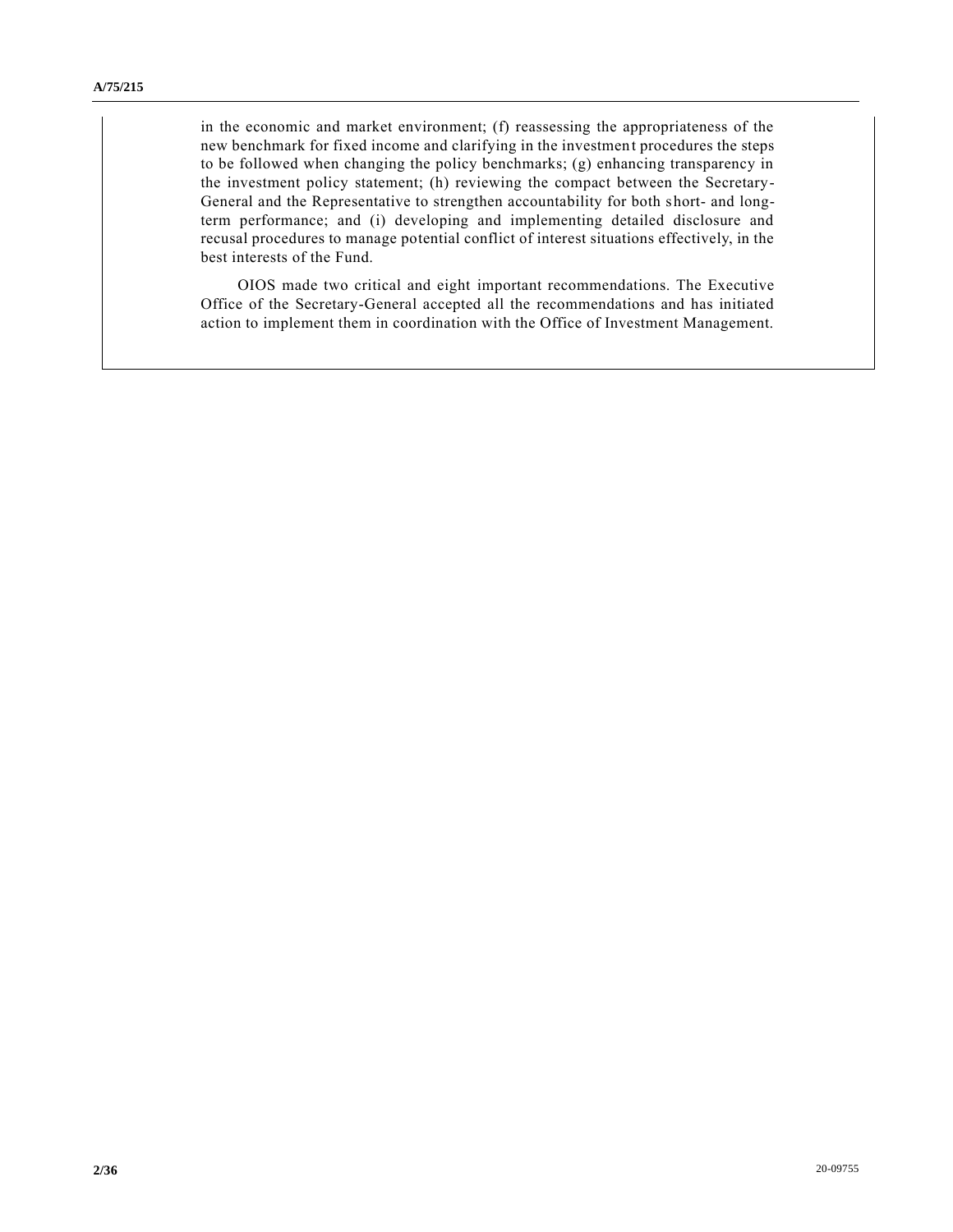# Contents

| II.   |             | Governance structure for the investment of the assets of the United Nations Joint Staff |  |  |  |  |
|-------|-------------|-----------------------------------------------------------------------------------------|--|--|--|--|
|       | А.          |                                                                                         |  |  |  |  |
|       | Β.          | Representative of the Secretary-General for the investment of the assets of the         |  |  |  |  |
|       | C.          |                                                                                         |  |  |  |  |
|       | D.          | United Nations Joint Staff Pension Board and its committees                             |  |  |  |  |
| III.  |             |                                                                                         |  |  |  |  |
|       | А.          |                                                                                         |  |  |  |  |
|       | В.          |                                                                                         |  |  |  |  |
| IV.   |             |                                                                                         |  |  |  |  |
|       | А.          | Asset-liability management study and strategic asset allocation                         |  |  |  |  |
|       | В.          |                                                                                         |  |  |  |  |
|       | C.          |                                                                                         |  |  |  |  |
|       | D.          | Business continuity during the coronavirus disease (COVID-19) pandemic                  |  |  |  |  |
| V.    |             |                                                                                         |  |  |  |  |
|       | А.          |                                                                                         |  |  |  |  |
|       | В.          |                                                                                         |  |  |  |  |
|       | C.          |                                                                                         |  |  |  |  |
| VI.   |             |                                                                                         |  |  |  |  |
|       | А.          |                                                                                         |  |  |  |  |
|       | <b>B.</b>   |                                                                                         |  |  |  |  |
|       | $C_{\cdot}$ |                                                                                         |  |  |  |  |
| Annex |             |                                                                                         |  |  |  |  |

Pension Fund ................................ ................................ . . 32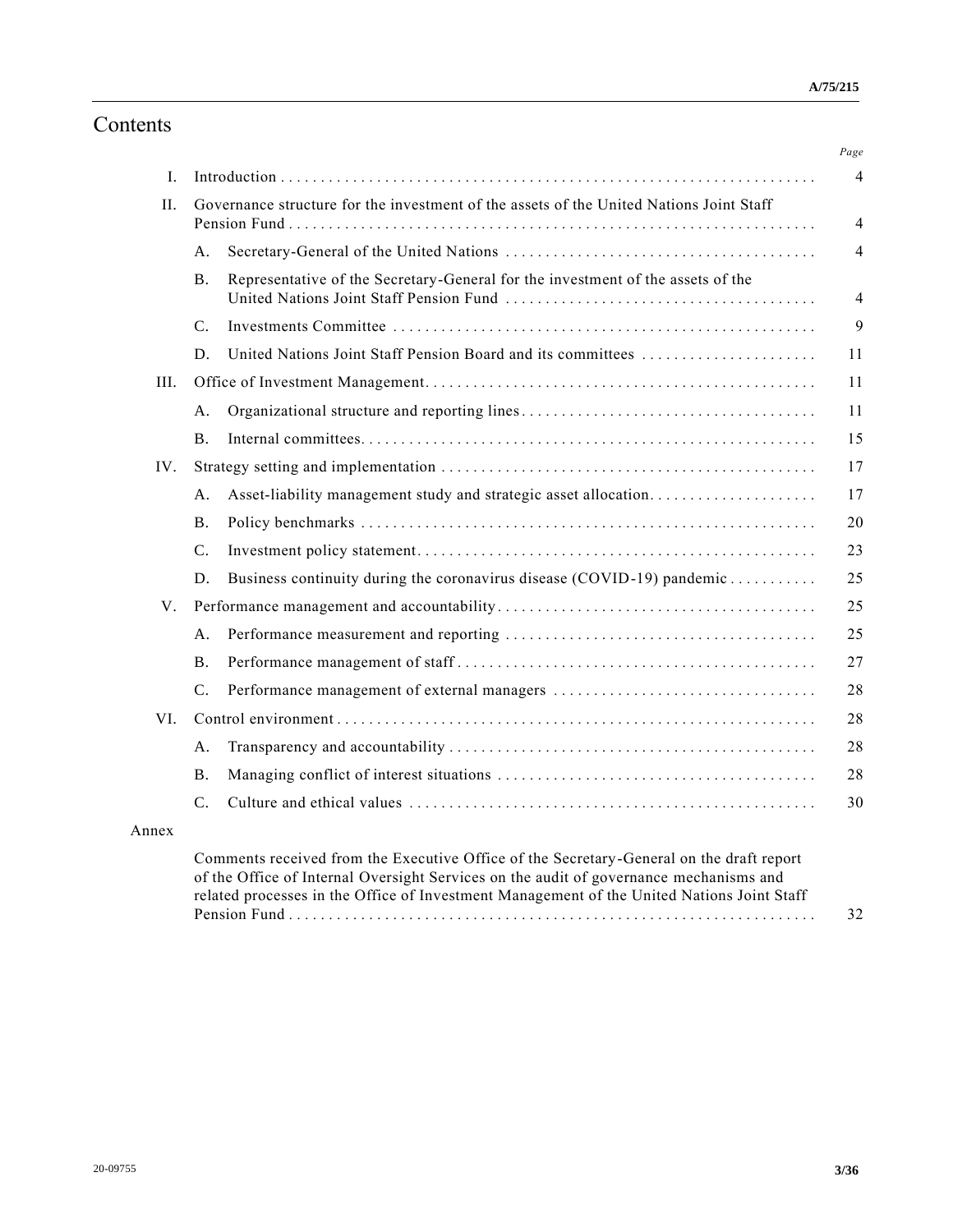## **I. Introduction**

1. The Office of Internal Oversight Services (OIOS) conducted an audit of governance mechanisms and related processes in the Office of Investment Management of the United Nations Joint Staff Pension Fund from February to May 2020. The objective of the audit was to assess the adequacy and effectiveness of internal controls, including checks and balances, pertaining to governance mechanisms and related processes in the Office of Investment Management.

2. The audit scope included a review of: (a) governance mechanisms in the Office of Investment Management; (b) strategy setting and implementation; (c) performance management and accountability; and (d) the control environment in the Office. The audit methodology included: (a) reviews of relevant documentation; (b) interviews with process owners and responsible personnel; (c) analytical reviews of data; (d) tests of controls; and (e) observation of meetings. The audit was conducted in accordance with the International Standards for the Professional Practice of Internal Auditing.

## **II. Governance structure for the investment of the assets of the United Nations Joint Staff Pension Fund**

## **A. Secretary-General of the United Nations**

3. In its resolution [248 \(III\)](https://undocs.org/en/A/RES/248(III)) of December 1948, the General Assembly established the Fund and accorded the responsibility and authority for investment of the assets of the Fund to the Secretary-General. Article 19 (a) of the regulations of the Fund states that the investment of the assets of the Fund shall be decided upon by the Secretary - General after consultation with an Investments Committee and in the light of observations and suggestions made from time to time by the United Nations Joint Staff Pension Board on the investment policy. Article 19 (b) states that the Secretary - General shall arrange for the maintenance of detailed accounts of all investments and other transactions relating to the Fund, which shall be open to examination by the Board.

4. In its subsequent resolutions, the General Assembly has repeatedly reaffirmed that the Secretary-General serves as fiduciary for the investment of the assets of the Fund and that the decisions of the Secretary-General concerning the investments of the Fund should be guided by the key criteria of safety, profitability, liquidity and convertibility.

## **B. Representative of the Secretary-General for the investment of the assets of the United Nations Joint Staff Pension Fund**

### **1. Part-time and full-time Representatives**

5. In practice, the Secretary-General has delegated the responsibility and authority for the investment of the Fund's assets to his Representative, which, until 2014, was a post that was traditionally occupied by an Under-Secretary-General or an Assistant Secretary-General of the United Nations Secretariat on a part-time basis. This arrangement, together with a lean organizational structure for investment management operations, was effective considering that: (a) as at 31 December 2014, the Fund had achieved an annual real rate of return of 5.1 per cent over 25 years, thereby exceeding the 3.5 per cent long-term investment objective; and (b) the Fund was close to being fully funded according to the thirty-second actuarial valuation of the Fund, conducted in 2014.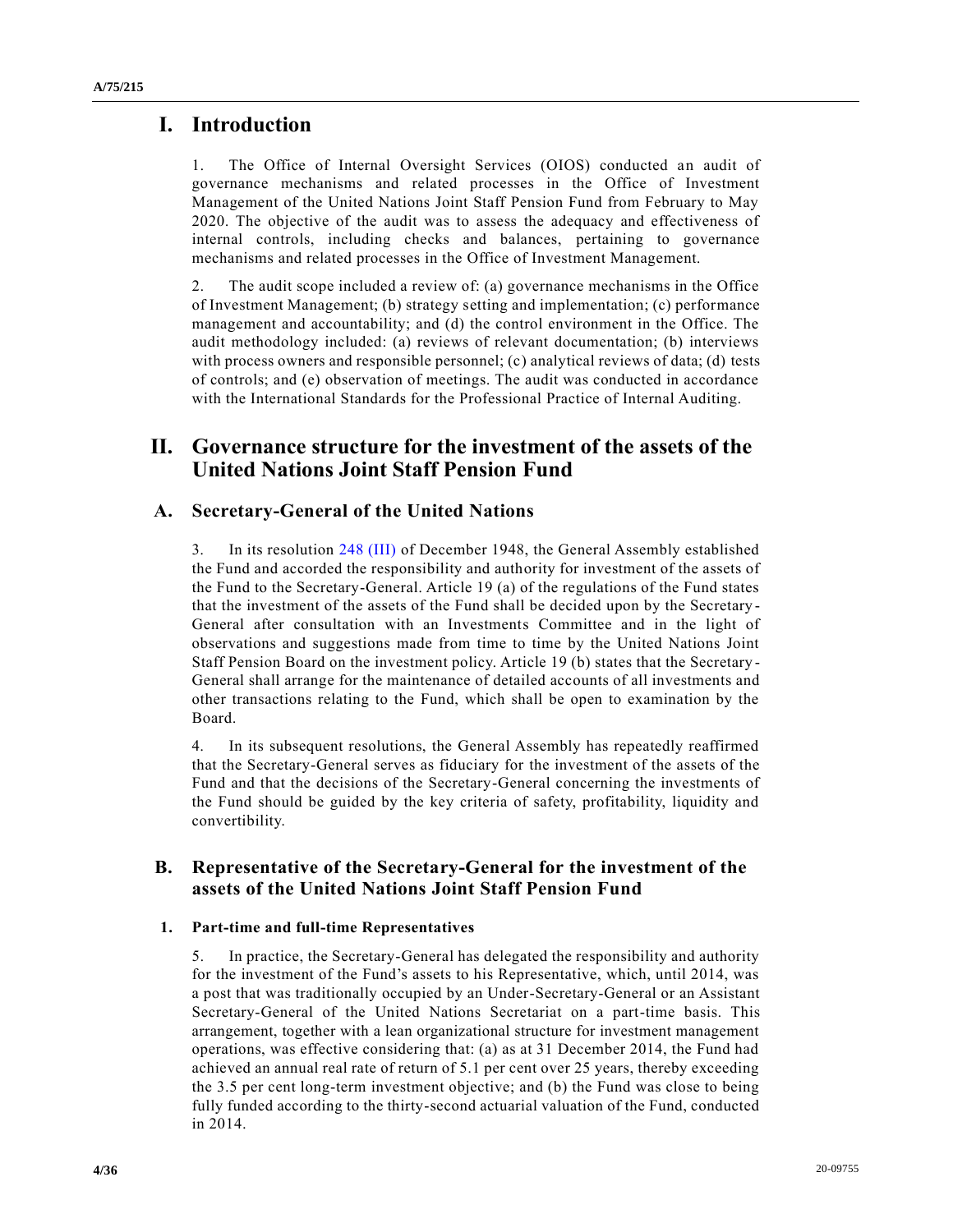6. In 2013, however, the then Representative proposed the establishment of a fulltime post of Representative at the level of Assistant Secretary-General on the grounds that the existing senior management structure for investments of the Fund (which wa s headed by a Director of the Investment Management Division at the D-2 level) was thin and needed to be strengthened (see  $A/68/303$ ). The then Representative also proposed that the Director be renamed as the Chief Investment Officer and redeployed to lead investment management, and that two posts be established at the D-1 level: Chief Operating Officer and Director for Private Markets. The Pension Board supported these proposals. Subsequently, in its resolution [68/247 B,](https://undocs.org/en/A/RES/68/247) the General Assembly approved the establishment of a full-time Representative at the level of Assistant Secretary-General, the terms of reference for the Representative and the two D-1 posts, but not the redeployment of the post of Director to serve as the Chief Investment Officer. A full-time Representative was appointed by the Secretary-General in October 2014.

#### **2. Delegation of authority by the Secretary-General**

7. Until January 2013, in the delegation of authority issued to the part-time Representatives, the Secretary-General stated that the responsibility to act on his behalf in all matters relating to the investment of the Fund's assets was delegated to the Representative, including representing the Secretary-General in meetings. However, in January 2013, when a new part-time Representative was appointed, a new paragraph was added to the delegation of authority, reading: "This delegation of responsibility and authority is personal to you. While you may have such assistance as is required to carry out the duties for which you have been delegated responsibility and authority, you may not further delegate such responsibility and authority." A discussion between OIOS and the Office of Legal Affairs during the present audit indicated that the new paragraph was intended to highlight the fact that the authority to make broad and strategic investment decisions, which was delegated by the Secretary-General to his Representative, may not be further delegated.

8. The new paragraph in the delegation of authority has caused considerable confusion in practice because it does not specify that the authority that may not be further delegated by the Representative is limited to "broad and strategic decision making". Since it is not practicable for the Representative to make every single investment decision and carry out every related function by himself or herself, the incumbent would necessarily have to delegate some authority and responsibility further down the hierarchy. However, the manner and extent to which this should be done has remained open to interpretation and debate. Tension and conflict arose within the Office of Investment Management when the Representative used the new paragraph in the delegation of authority to assert sole authority and involved himself in decision-making on investment transactions, which in the past was routinely performed by the Deputy Director for Investments and senior investment officers. In the investment policy statement of 2019, the Representative highlighted the personal nature of the authority delegated to him by the Secretary-General.

9. While the new paragraph was added to the delegation of authority in January 2013, the Advisory Committee on Administrative and Budgetary Questions was informed subsequently that the Representative "currently delegates and oversees, on an ongoing basis, specific decision-making responsibilities to individuals within the Investment Management Division with respect to", inter alia, "transactions involving the assets of the Fund up to prescribed limits by asset class to spe cific individuals and, within asset classes, the geographical areas for which such individuals have transactional responsibilities, all in accordance with the strategic allocation policy then in effect" [\(A/68/805,](https://undocs.org/en/A/68/805) para. 6). OIOS is of the view that the Secretary-General needs to clarify the delegation of authority to ensure that, while the authority to make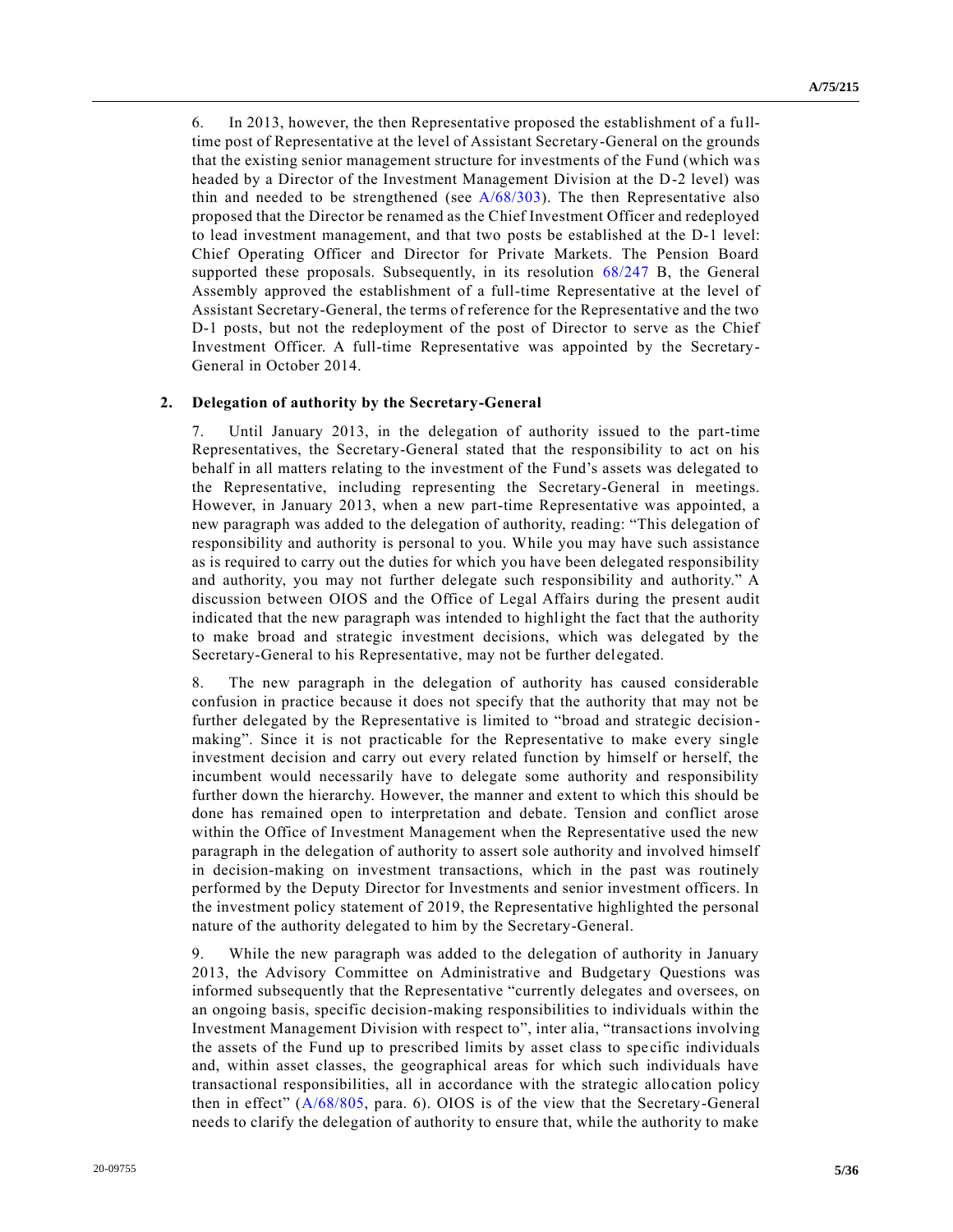strategic decisions relating to investments of the Fund (such as setting the investment policy and strategic asset allocation) is vested in the Representative and may not be further delegated, responsible individuals in the Office of Investment Management must have the authority to make investment decisions within the limits set by the investment policy. As the principal fiduciary on behalf of the Secretary-General, the Representative should oversee the exercise of such delegated authority by ensuring that effective checks and balances are in place to protect the best interests of the Fund.

#### **3. Terms of reference for the Representative**

#### **(a) Terms of reference introduced for the full-time Representative**

10. While the delegation of authority was open to interpretation, under the terms of reference for the full-time Representative, the incumbent was unequivocally vested with comprehensive responsibility and authority over the investment of the Fund's assets. The terms of reference state that the Representative "will exercise discretionary authority over the investment of the assets of the Fund and will be responsible for the overall investment policy and for oversight and management of the investments of the Fund". In addition, the Representative "will lead the investment operations in terms of strategy and policy analysis, asset allocation, portfolio management and investment decision-making; risk management and compliance and monitoring; and back-office accounting, trade settlement, cash management and systems and information technology requirements".

#### **(b) Roles played by the full-time Representatives**

11. The previous two full-time Representatives exercised broad authority in accordance with the terms of reference. They not only represented the Secretary - General in interactions with stakeholders and set investment policy and the high-level investment strategy, but were also deeply involved in implementing the investment strategy and operational decision-making processes encompassing portfolio rebalancing, and in initiating and reviewing specific investment proposals. In addition, they were fully involved in administrative functions, including the recruitment of staff at all levels. In contrast, despite some ambiguity in the boundaries of their authority owing to the lack of written terms of reference at the time, the part-time Representatives traditionally limited their roles primarily to setting investment policy and strategy and providing oversight. The day-to-day investment management and operations were delegated to the Director of the Investment Management Division.

12. Under the delegation of authority and the terms of reference, the responsibility and authority of the full-time Representative are comparable with the three usually distinct and separate roles in peer investment funds: (a) Chair of a regular board, who acts as the principal fiduciary, sets high-level policies and oversees the organization; (b) Chief Executive Officer, who manages all the functions of the entity; and (c) Chief Investment Officer, who manages the investments in accordance with the investment policy. In the past, the part-time Representatives assumed roles and responsibilities that were more in keeping with those of Chair of an investment fund, whereas the Director of the Investment Management Division acted as the Chief Executive Officer and Chief Investment Officer of the fund. In other words, the functions of the former part-time Representative and the Director of the Investment Management Division were essentially merged in the post of full-time Representative, but the title "Director" remained the same because the role was not redefined or clarified under the new structure. This has profound implications for the governance structure of the Fund's investments in that: (a) investment oversight is merged with investment management, thereby weakening checks and balances and causing a number of problems, as detailed below; and (b) all responsibilities are concentrated in the Representative, which makes the qualification requirements, as well as the job itself,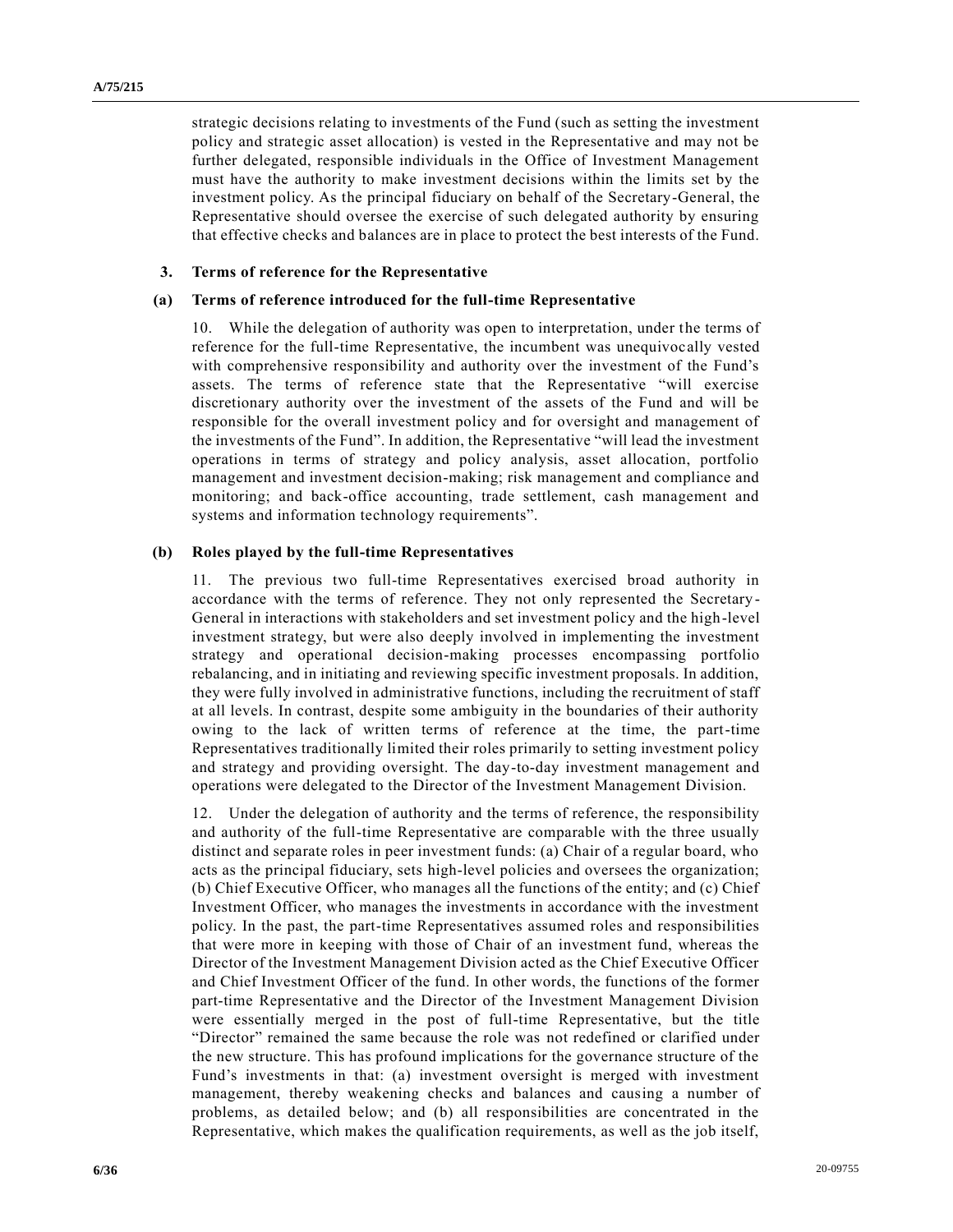very demanding. Although the terms of reference for the full-time Representative state that the incumbent shall be appointed for a term of up to five years, with the possibility of reappointment(s) up to a total maximum service of 10 years, neither of the two full-time Representatives appointed to date served even for five years.

#### **(c) Checks and balances under the full-time Representatives**

13. Under the Fund's bifurcated structure, the Pension Board has limited authority over investments, and the Investments Committee is a non-fiduciary advisory committee that provides non-binding advice to the Representative. The oversight role of the Representative is therefore crucial in maintaining adequate checks and balances, as well as in securing the trust and confidence of the Fund's stakeholders. The merging of management and oversight functions in a single post has enabled the Representative to set the rules and to act as "player" and "referee" at the same time. The fact that the Representative is involved in initiating and reviewing investment proposals and then acts as the final approver not only may stifle critical review of proposals and compromise the due diligence, including risk analysis, that is performed by subordinates of the Representative, but also raises concern over functional conflict of interest. The necessary relative independence that the risk and compliance teams used to have under the part-time Representatives was particularly compromised. Owing to the full-time Representatives' deep involvement in the processes, they were not best placed to serve as the final arbiter for resolving internal disagreements or differences of opinion on investment matters, nor could they objectively assure stakeholders of the soundness of the processes and decisions made. As a result, concerns relating to the actions or decisions of the Representatives were often escalated to the Secretary-General, thereby undermining confidence in their ability to effectively manage the Fund's investments.

14. Furthermore, under the full-time Representatives, the role of the Investments Committee was relatively diminished. Previously, the part-time Representatives, who did not necessarily have strong expertise in the industry, relied more on the Committee in formulating the Fund's investment policy and strategy and overseeing the functions performed by the Investment Management Division under the Director. Despite being an advisory committee, the Investments Committee acted as a quasi-fiduciary committee at that time, and its recommendations and the follow-up of their implementation were more formalized. In contrast, the full-time Representatives maintained the appearance of consulting with the Committee, but were less dependent on it for their decision-making on various issues. For example, the change of the benchmark for the fixed income portfolio in 2019 was almost finalized by the time it was presented to the Committee. The Representative also exercised control over the agenda and records of the meetings of the Investments Committee, as well as over the access of investment officers to the Committee's meetings.

15. According to the new strategic asset allocation adopted in 2019, the Office of Investment Management aims to invest 25 per cent of the Fund's assets in private markets, including 9 per cent in private equity, 12 per cent in real estate and 4 per cent in real assets. The Office also began to explore the use of new investment channels, such as co-investment. Investments in private markets are by nature more complex and less transparent than investments in public markets, and investment deals are initiated primarily through relationships with external fund managers. While the Private Markets Committee was established in 2018 to strengthen the review of investment proposals, independent oversight by the Representative is critical to ensuring that the investments are sound and free from any conflict of interest. The oversight function that is inherent in the role of the Representative must therefore be separated from investment management.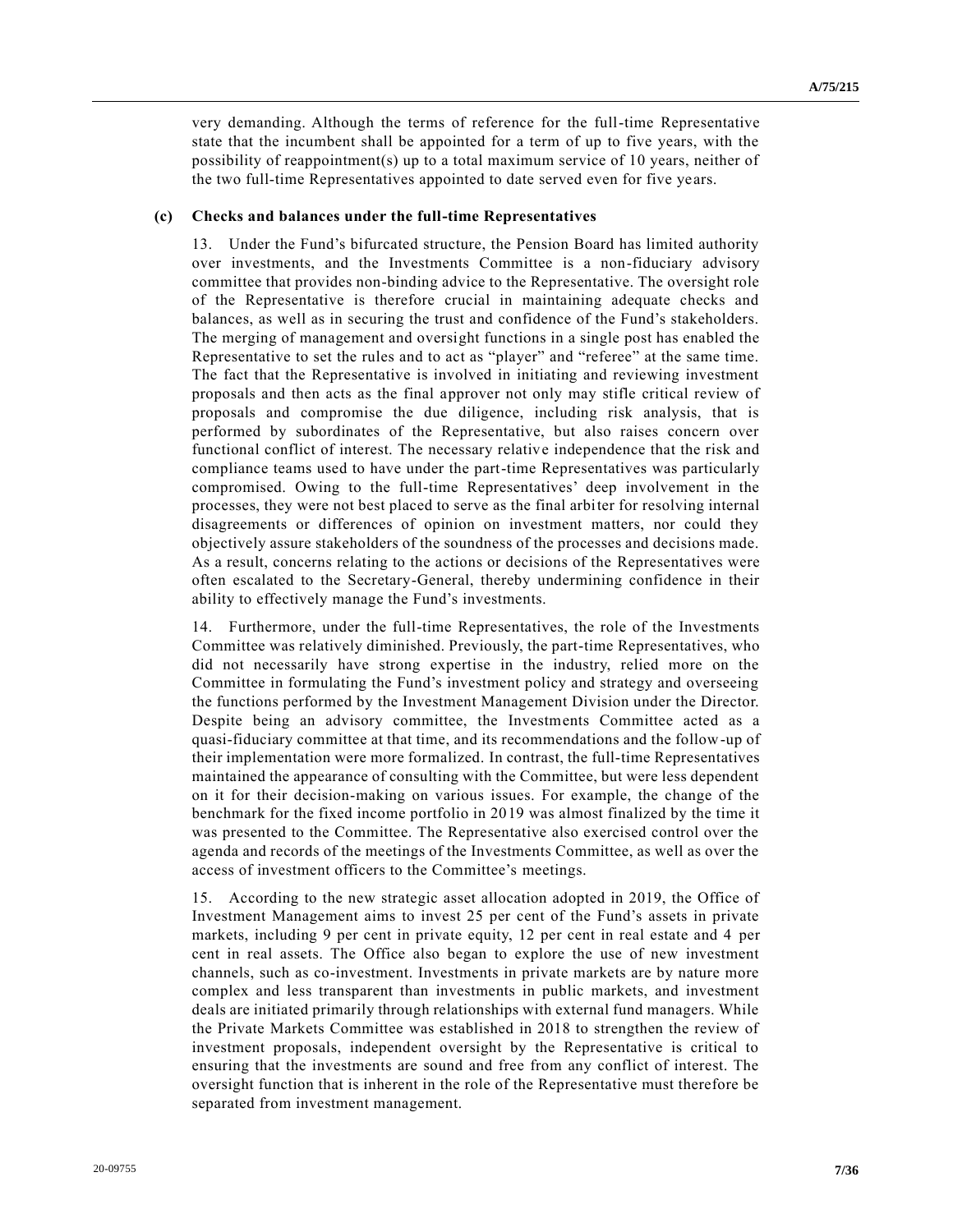#### **(d) Qualifications for the post of Representative**

16. In a typical investment fund or organization, the three different roles of Chair, Chief Executive Officer and Chief Investment Officer require different qualifications and skill sets to enable the incumbents to perform their duties effectively. A "generalist" with strong communication, leadership and managerial skills, combined with reasonably good knowledge of investment and corporate governance, could perform the roles of Chair and Chief Executive Officer effectively. However, the role of Chief Investment Officer requires a "specialist" with expertise in investment management of an array of asset portfolios. Hiring candidates who possess a combination of these qualifications and skills could be quite challenging.

17. The terms of reference for the Representative require "over 20 years of proven progressively responsible experience in the management of economic, social security and/or financial policies and activities for governmental or intergovernmental organizations or for substantial private concerns, including a proven track record of extensive relevant experience in the management of the investment of complex portfolios of assets of various classes, such as pension funds, including their risk management, and in financial markets". The terms of reference further state that the required experience should include, inter alia, defining and overseeing investment policy and developing and implementing investment strategies. OIOS is of the view that the requirements of direct experience and a proven track record in managing complex investment portfolios relate to the role of Chief Investment Officer, which is only one of the roles of the Representative. As explained below, with the recommended change in the role of Director to that of Chief Investment Officer, th e terms of reference and qualifications for the Representative would need to be reviewed and appropriately modified.

#### **(e) Conclusion**

18. The Fund operates in an environment that is very different from other public pension funds that are governed by national laws and justice systems, whereby the officials who have fiduciary responsibilities may be held personally liable for their actions. In the absence of such legal safeguards to protect the interests of the Fund's stakeholders, it is essential to have an effective governance structure for the investment of the Fund's assets, whereby critical roles are appropriately segregated and entrusted to competent professionals who not only act but are seen to act in the best interest of the Fund's participants and beneficiaries. Such a structure would help to avoid concentration of power and mitigate the risk of perceived or actual conflict of interest, ensuring the soundness of investment decisions and maintaining the confidence and trust of the Fund's stakeholders, including the Secretary-General. The current terms of reference therefore need to be revised to focus the responsibility and authority of the Representative on setting high-level policies and investment strategy (i.e. the investment policy and strategic asset allocation) and providing oversight over investment management. Accordingly, the role of the Director of the Office of Investment Management needs to be suitably redefined to perform the functions of Chief Investment Officer under the oversight of the Representative, which would entail the implementation of the investment policy and strategy that is set by the Representative in consultation with the Investments Committee and in the light of the observations and suggestions of the Pension Board.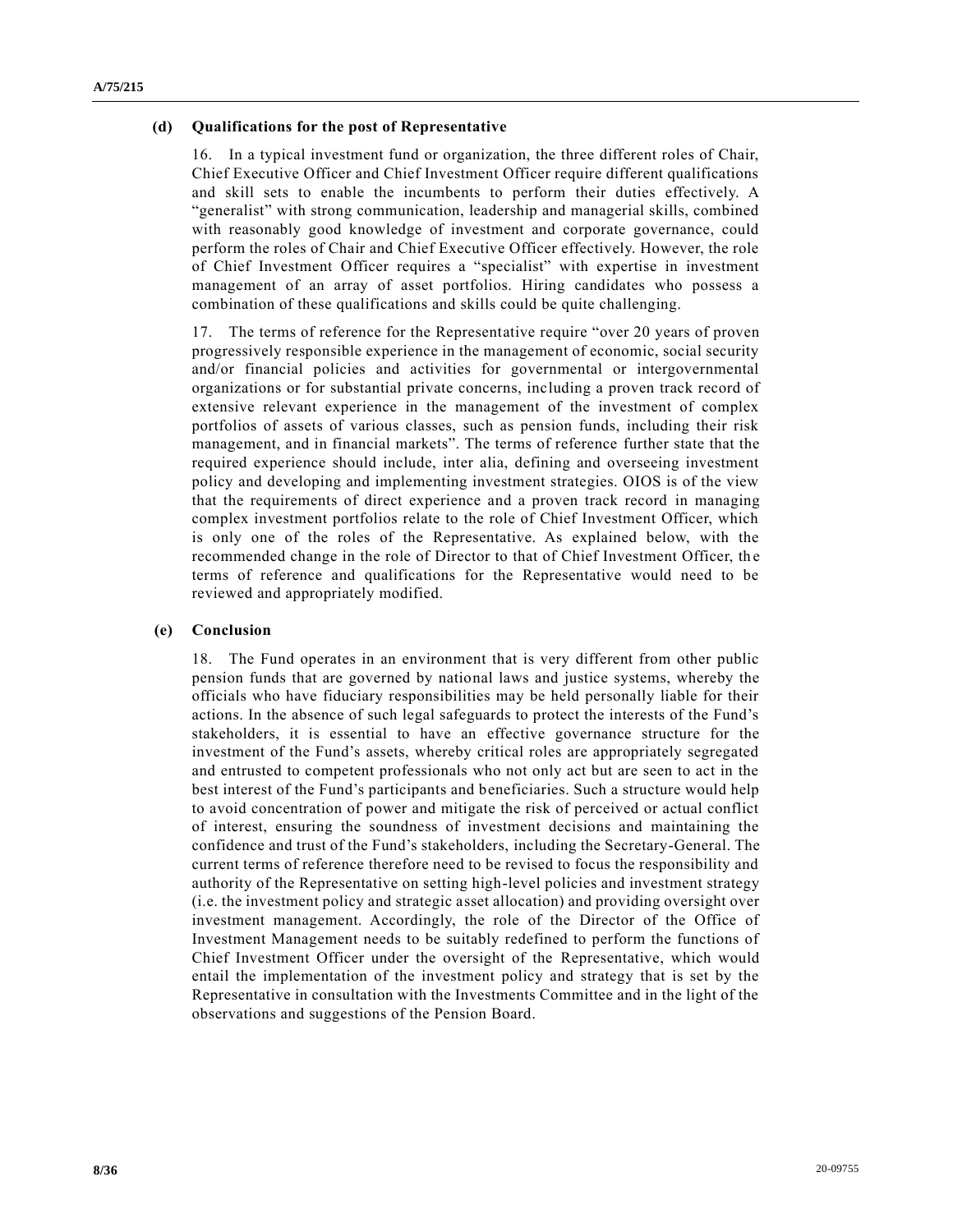#### **Recommendation 1**

**The Secretary-General should: (a) review and revise the delegation of authority and terms of reference for his Representative for the investment of the assets of the United Nations Joint Staff Pension Fund to focus the responsibility and authority of the Representative on setting investment policy and strategy and providing oversight over investment management; and (b) suitably redefine the role of the Director of the Office of Investment Management to lead investment decision-making within the parameters of the investment policy and strategy, under the oversight of the Representative.**

*Comments of the Executive Office of the Secretary-General*. The Executive Office of the Secretary-General accepted recommendation 1 and stated that the Secretary-General had endorsed, in May 2020, a new organizational structure, whereby the three pillars of the Office – investment management, risk management and compliance, and operations and information technology – will report directly to the Representative. Under this structure, the delegation of authority of the Representative, the Director of the Office of Investment Management and the Chiefs of the Risk and Compliance Section and the Operations and Information Systems Section will be adjusted to reflect the new segregation of duties.

*Comments of OIOS*. Recommendation 1 remains open pending receipt of the revised delegation of authority and terms of reference for the Representative that show the segregation of duties between the Representative and the Director, with the Representative's role focused on setting investment policy and strategy and providing oversight over investment management and the Director's role focused on investment management within the parameters of the investment policy and strategy.

## **C. Investments Committee**

### **1. Relative independence of the Committee**

19. Article 20 of the Fund's regulations states that the Investments Committee shall consist of nine members appointed by the Secretary-General after consultation with the Pension Board and the Advisory Committee on Administrative and Budgetary Questions, subject to confirmation by the General Assembly. According to the Investments Committee's terms of reference, the Secretary-General appoints regular members on the basis of their knowledge and experience in investments and the pension industry, and ad hoc members as the need arises. The members serve the committee on a pro bono basis and their service is limited to five terms, one term being three years.

20. The Investments Committee has been advising the Representative on the investments of the Fund, including the formulation of the investment strategy and investment policy, as well as other technical issues. The advice provided by the Committee is in direct response to the needs expressed or questions raised by the Representative or the investment officers. Given that the Committee's members are highly respected experts in the investment industry, their advice should not only strengthen the Fund's investment policy and strategy and bring them into line with industry best practices, but also provide an additional layer of assurance to the Fund's stakeholders. A certain degree of independence for the Committee would therefore be highly desirable, considering that the Fund does not have a fiduciary board or committee to oversee the Representative and the Office of Investment Management.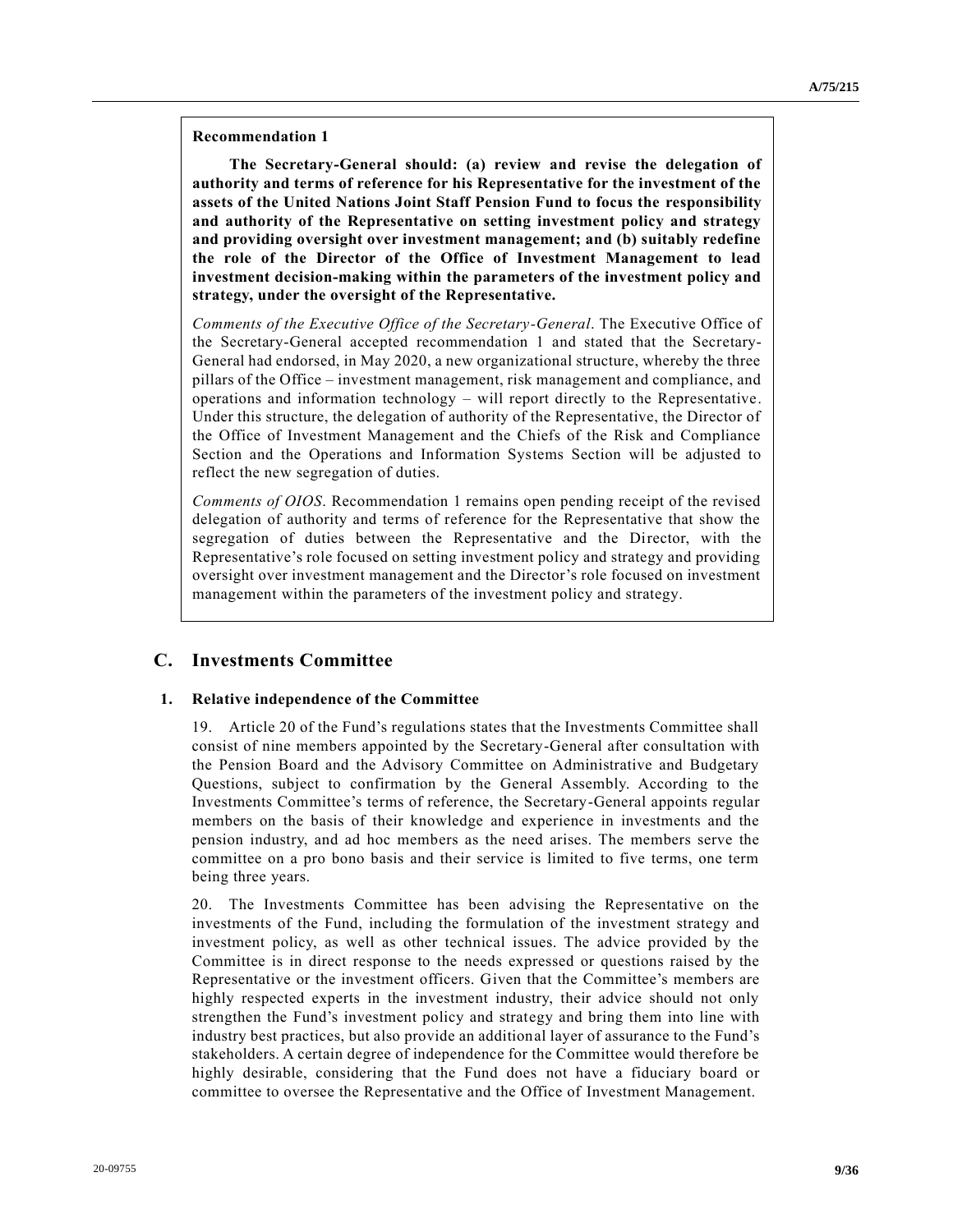21. In 2019, the previous Representative proposed that two long-serving committee members should not be reappointed – something that had not happened in the past 15 years. The previous Representative had nominated four new members to the Committee, and the first full-time Representative had nominated three, and all the nominated candidates had been appointed. OIOS is of the view that, barring unforeseen circumstances, which should be appropriately justified, there should be a limit on the number of new members that a Representative can nominate in one term.<sup>1</sup> This is essential to ensuring the independence of the Committee's members and to discouraging them from going along with the Representative's decisions just to avoid being removed from the Committee.

#### **2. Meetings of the Committee**

22. The Committee's terms of reference state that the Committee meets formally four times a year, normally for one day. Ever since the Fund phased out its institutional investment advisers, the Committee members have been increasingly providing their views on the global economic and market outlook, which was previously provided by the institutional investment advisers. Furthermore, the Committee currently has more experts on private market investments. In the light of these changes, some of the Committee members and the Fund's investment officers indicated to OIOS the ways in which the interactions between the Committee and the investment officers could be improved so that the latter could derive greater benefit from the Committee's expertise. For that to happen, the modality of the Committee's meetings needs to be flexible, with more online meetings, more physical meeti ngs in New York instead of other locations and better access for the Fund's investment officers to the Committee for advice on their portfolios. In this connection, OIOS noted that the previous two Representatives held 59 per cent of the Committee's meetings outside New York (compared with 32 per cent in the period from 2007 to 2013 under the previous Representatives). During their interactions with OIOS, the Committee members generally expressed their willingness to adapt to the needs of the Secretary-General, his Representative and the Office of Investment Management.

#### **Recommendation 2**

**\_\_\_\_\_\_\_\_\_\_\_\_\_\_\_\_\_\_**

**The Secretary-General should, in consultation with the Investments Committee, assess the experiences gained from the functioning of the Committee and revise the Committee's terms of reference as appropriate to strengthen its relative independence and enhance the effectiveness of its advisory role.**

*Comments of the Executive Office of the Secretary-General*. The Executive Office of the Secretary-General accepted recommendation 2 and stated that, from April 2020, the acting Representative had met virtually on a monthly basis with the Investments Committee to receive advice from the members and to reflect on the working methods of the Committee. The Committee has agreed to change its working methods and meet on a monthly basis, rather than on a quarterly basis, to have a more focused and continuous discussion on the different parts of the portfolio. The objective is to have annually 10 online meetings and only two face-to-face meetings. These and other improvements will be included in the revised terms of reference of the Investments Committee.

<sup>&</sup>lt;sup>1</sup> "One term" is used here to mean a period of up to 5 years. According to the terms of reference approved by the General Assembly in its resolution [68/247 B,](https://undocs.org/en/A/RES/68/247) the Representative shall be appointed for a term of up to 5 years, with possibility of reappointment(s) up to a total maximum service of 10 years.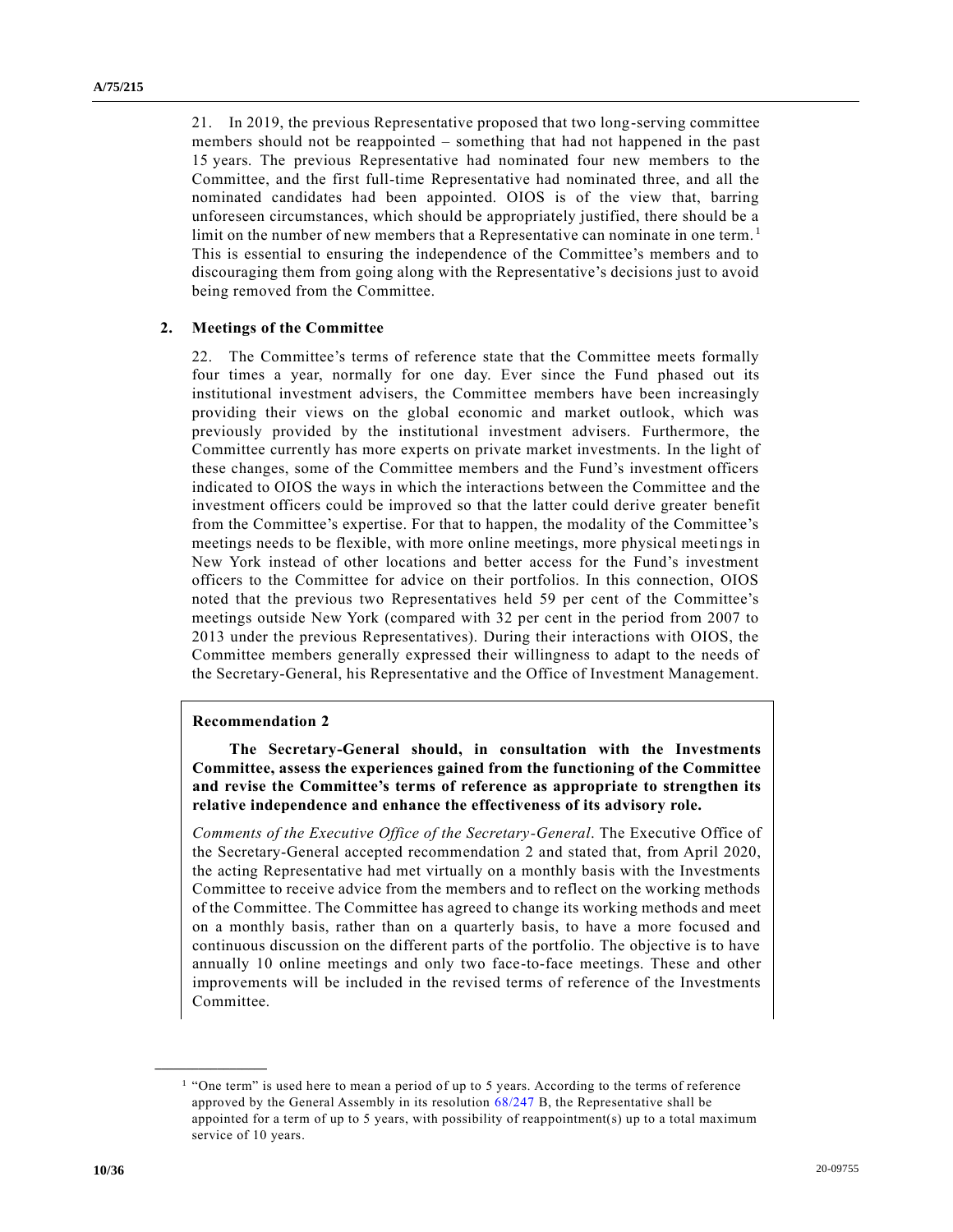*Comments of OIOS*. Recommendation 2 remains open pending receipt of revised terms of reference for the Investments Committee that strengthen the Committee's relative independence and enhance the effectiveness of its advisory role.

### **D. United Nations Joint Staff Pension Board and its committees**

23. Under the bifurcated structure of the Fund, the Pension Board's authority concerning the Fund's investments, as defined in article 19 of the Fund's regulations, is: (a) to provide observations and suggestions from time to time on the investment policy; and (b) to examine the detailed accounts of all investments and other transactions relating to the Fund. In practice, it has become customary for the Representative and the Investments Committee to attend the meetings of the Pension Board, present the investment strategy and investment performance, and answer questions. At the annual meeting of the Board in 2019, the former Representative presented the results of the asset-liability management study of 2019, the new strategic asset allocation and the updated investment policy statement, which the Board discussed and endorsed.

24. The Pension Board also reviews the budget proposals pertaining to the Office of Investment Management. The Board's Audit Committee, which was established in 2007, assists in fulfilling its overall oversight responsibility for the Fund. In 2013, the Board established an Assets and Liabilities Monitoring Committee to monitor the Fund's long-term sustainability. In 2019, this Committee was renamed as the Fund Solvency and Assets and Liabilities Monitoring Committee, whose role, as decided by the General Assembly in its resolution [74/263,](https://undocs.org/en/A/RES/74/263) would pertain solely to assetliability matters. The Committee of Actuaries, which advises the Board on actuarial matters, meets regularly with the Office of Investment Management and the Investments Committee to discuss the inputs to and results of the asset-liability management studies.

## **III. Office of Investment Management**

### **A. Organizational structure and reporting lines**

#### **1. Organizational structure and roles of senior staff**

25. Despite the significant growth of the Fund's assets, the conversion of the post of Representative from a part-time to a full-time post and the renaming of the organizational entity that is now known as the Office of Investment Management, and although some proposals for change were discussed in 2013 in conjunction with the proposal to establish a full-time Representative, the organizational structure for the Fund's investments has largely remained unchanged. Under the approved organizational structure for the  $2012-2013$  biennium (see  $A/68/303$ , annex II), the heads of the Investment Section (D-1), the Risk and Compliance Section (D-1) and the Operations Section (P-5) all reported to the Director of the Investment Management Division (D-2). When proposing the establishment of a full-time Representative in the Fund's budget for the 2014–2015 biennium, the Secretary-General also proposed that: (a) the existing Director  $(D-2)$  be redeployed to serve as the Chief Investment Officer and head the Fund's investment operations; (b) a new post of Chief Operating Officer (D-1) be established and report directly to the Representative; and (c) the Deputy Director for Risk and Compliance (D-1), as the Chief Risk Officer, report directly to the Representative. The proposed organizational structure, with the Chief Investment Officer (D-2), the Chief Operating Officer (D-1)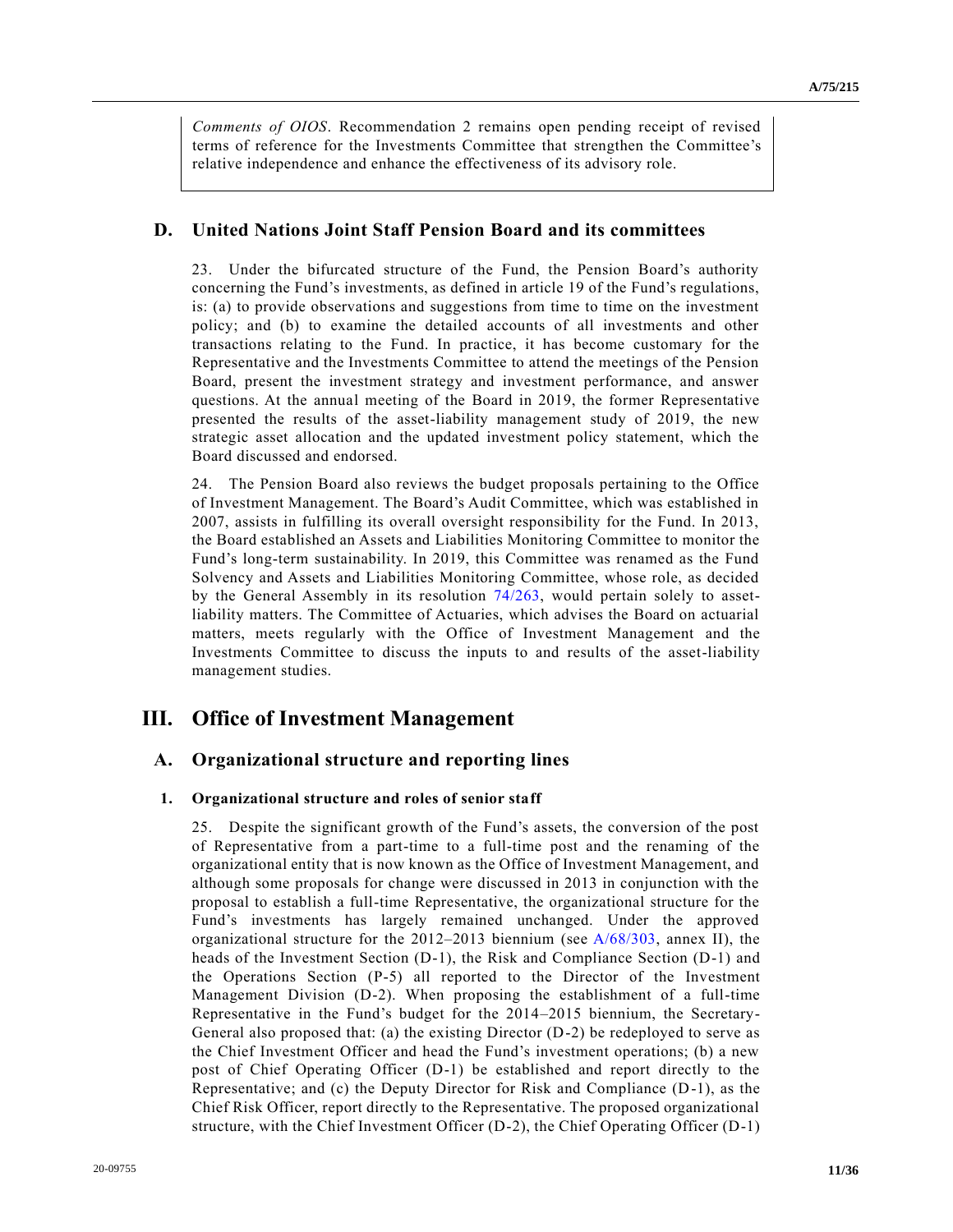and the Chief Risk Officer (D-1) all reporting to the Representative, was to reflect the "most efficient structure providing a clean decision-making process while ensuring segregation of duties, leadership and overall management" [\(A/68/805,](https://undocs.org/en/A/68/805) para. 18).

26. The Advisory Committee on Administrative and Budgetary Questions advised against the redeployment of the post of Director (D-2) to serve as the Chief Investment Officer, recommending that "the General Assembly request that the functions of the post of Chief Investment Officer be rejustified in the context of the review of the governance arrangements and management structure of the Fund, and that any other modifications to the organizational structure also be reflected in the proposed budget for the biennium 2016–2017" [\(A/68/7/Add.3,](https://undocs.org/en/A/68/7/Add.3) para. 36). The "review of the governance arrangements and management structure of the Fund" referred to by the Advisory Committee pertained to its other recommendation, in the same report, that such a review be conducted to "take into consideration the possibility of establishing a single position of leadership for the Fund, guiding both its administrative and investment management components" (ibid., para. 33). This recommendation, if implemented, would have altered the bifurcated stru cture of the Fund by merging pension administration and investment management into one single leadership position, which was evidently not accepted by the General Assembly in view of the Fund's bifurcated structure that was established by the Assembly in its resolution [248 \(III\)](https://undocs.org/en/A/RES/248(III)) of December 1948. Accordingly, the Assembly decided, in paragraph 12 of its resolution [68/247,](https://undocs.org/en/A/RES/68/247) "to maintain the current structure of the Fund" (i.e. the bifurcated structure). Consequently, the "review of governance arrangements and management structure of the Fund" that was recommended by the Advisory Committee did not take place. Nevertheless, the Representative could have pursue d the rejustification of the redeployment of the post of Director (D-2) to serve as the Chief Investment Officer in the budget for 2016–2017 or any other future budgets, but this was not done. The first full-time Representative hired a new Director (D-2) in June 2016, a Deputy Director for Operations (D-1) in March 2017 and a Deputy Director for Risk and Compliance (D-1) in November 2017. All the D-1 posts reported to the Director (D-2), who in turn reported to the Representative. This structure resulted in an overlap of the functions of the Representative and the Director, with the Representative exercising both executive and oversight responsibility for all the investment management functions that were placed under the Director.

27. During the audit, the acting Representative provided to OIOS an interim organization chart, which showed that the Deputy Director for Risk and Compliance and the Deputy Director for Operations would report directly to the Representative. However, to give full effect to this revised chart, the roles and responsibilities of the various incumbents would need to be appropriately redefined, in particular the roles of the Representative and the Director. As explained in section II of the present report, the Representative should focus on reporting to and coordinating with governing organs and stakeholders, setting high-level policy and investment strategy, and overseeing the implementation of the investment strategy by the Chief Investment Officer. Accordingly, the role of Chief Investment Officer should be entrusted to the Director. In the light of recommendation 1 and the interim organization chart introduced by the acting Representative, which should strengthen the checks and balances by having a direct reporting line from the Risk and Compliance Section to the Representative, OIOS does not make an additional recommendation on the organizational structure of the Office of Investment Management.

#### **2. Role and independence of the Risk and Compliance Section**

#### **(a) Functions of the risk and compliance teams**

28. The Risk and Compliance Section within the Office of Investment Management comprises the risk team and the compliance team. The risk team is responsible for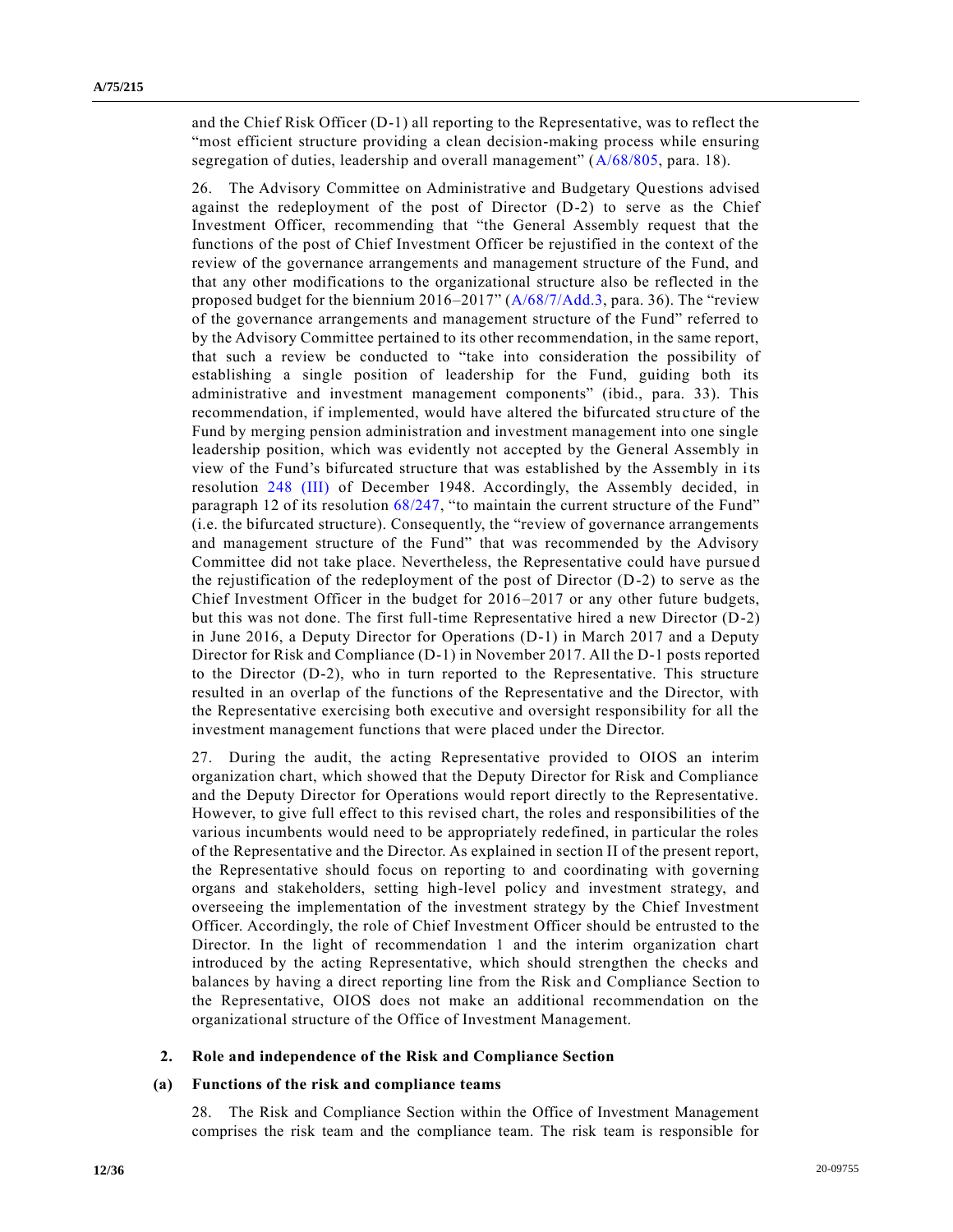monitoring and overseeing the implementation of the Office's risk management policies and practices to ensure the consistent performance of the Fund over time. The team has overall responsibility for measuring, monitoring and reporting on risks across asset classes. It uses a risk budgeting approach to measure and identify the significant risk contributors to support the optimal allocation of risk based on risk-adjusted returns.

29. The compliance team is responsible for identifying, assessing, monitoring and reporting on compliance risks in matters relating to the Office 's investment activities and the personal conduct of staff members. The compliance team is also responsible for ensuring that the Office's staff adhere to high standards of conduct. The Risk Committee was established in December 2017 under the first full-time Representative.

#### **(b) Need for adequate independence to ensure the Section's effectiveness**

30. In order to perform its functions effectively and without interference, the Risk and Compliance Section should be given adequate independence and authority, with direct access to the entity's senior management or the board. It is a good practice in the industry to provide the Chief Risk Officer and the Chief Compliance Officer direct access to the Board of Directors. However, in the Office of Investment Management, the Deputy Director for Risk and Compliance reported to the Director, as did the other three Deputy Directors responsible for investment management and operations. Although the Deputy Director for Risk and Compliance has access to the Representative through the Risk Committee, which is chaired by the Representative and serviced by the Risk and Compliance Section, the incumbent's functional independence was limited because the Section was placed under the authority of the Director. As noted above, the acting Representative has introduced an interim organizational structure in May 2020 to address this issue.

31. The functional independence of the Risk and Compliance Section was further compromised when the Representative exercised a role similar to that of Chief Investment Officer by actively involving himself in day-to-day investment decisionmaking and seeking the views of the risk team on specific investment proposals, on which the Representative's position was already clearly visible, including proposals that were sourced by the Representative himself and proposals put forth by others, towards which the Representative was not favourably inclined. During the past few years, the control environment in the Office of Investment Management, which is described below, was such that staff in general were reluctant to express dissenting views to the Representative. The independence of the Risk and Compliance Section needs to be strengthened by establishing a direct reporting line from it to the Representative, together with making changes to the Representative's terms of reference and delegation of authority, as explained above.

32. As at 1 March 2020, the risk team, which is under the supervision of the Deputy Director for Risk and Compliance, had an authorized strength of 10 posts, comprising 8 in the Professional category (1 P-5, 4 P-4 and 3 P-3) and 2 in the General Service category (1 G-6 and 1 G-7). Of those, 6 posts (1 P-5, 2 P-4 and 3 P-3 posts) had been approved for 2020 and were vacant. The staff occupying the remaining two P-4 posts had no role in the risk team – one was deployed elsewhere and the other was on extended leave. Consequently, the risk team was operating with one P-4 post and two P-3 posts, which were all filled on a temporary basis by using general temporary assistance funds. Those staff members were responsible for critical tasks, including performing risk analysis, reporting on investment performance, establishing procedures, endorsing investment proposals and representing the Risk and Compliance Section in the asset-liability management study, which was entrusted to an external consultant.

33. The independence and effectiveness of the risk team, which were already inadequate given the team's position in the organizational structure of the Office of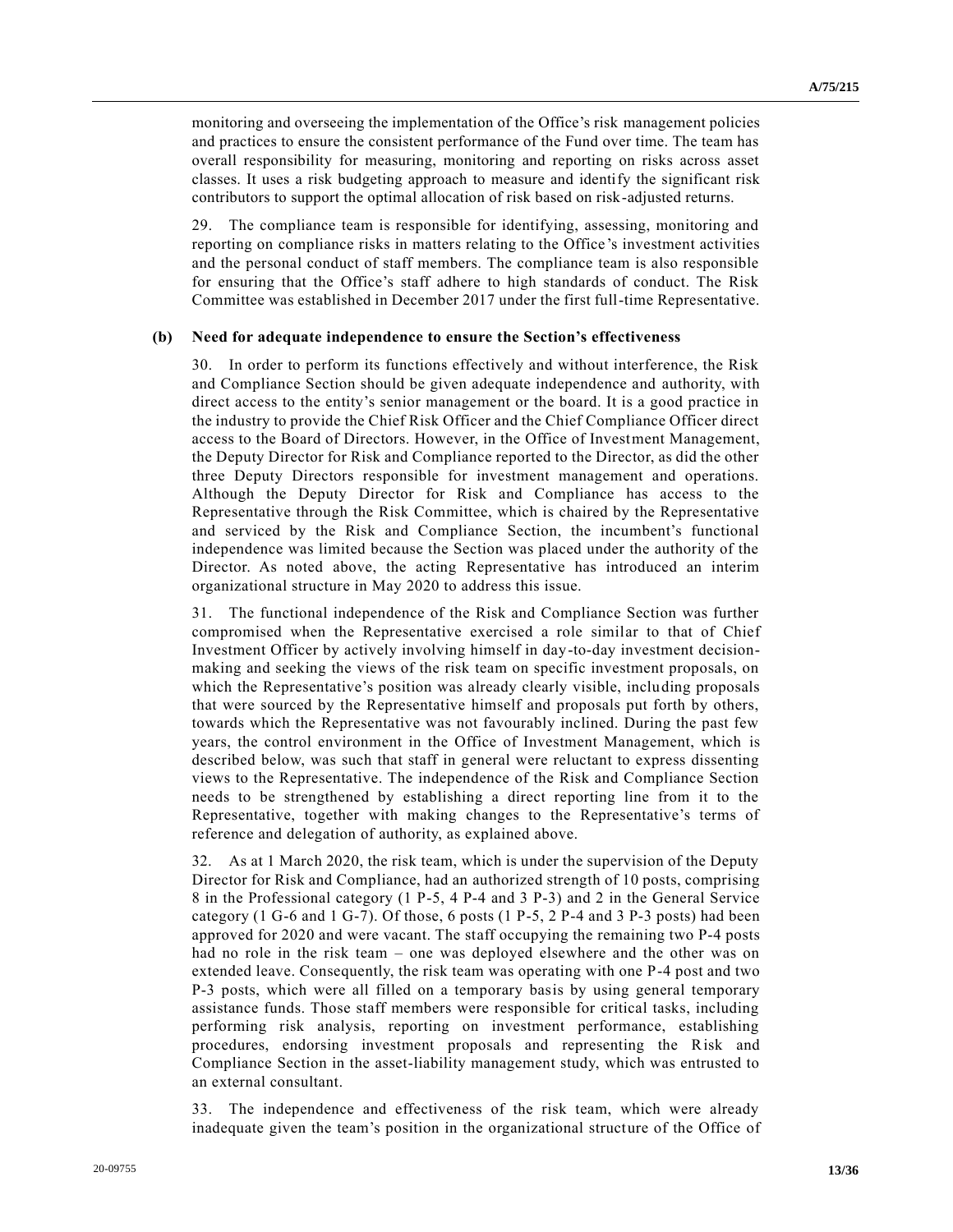Investment Management, were therefore further weakened, because temporary staff cannot reasonably be expected to challenge the instructions or views of senior management. The Office needs to reinforce the capacity of the risk team by appointing its staff on a regular rather than a temporary basis.

#### **(c) Capacity of the compliance team**

34. The compliance team was established during the 2008–2009 biennium, when a new post of Compliance Officer (P-4) was created. Subsequently, in the budget for the 2014–2015 biennium, an additional post at the P-3 level was authorized, but the post was not filled until May 2018. In the period from October 2009 to May 2018, the functions of the compliance team were performed by a Compliance Officer (P-4), a Risk Assistant (G-7), whose post had been originally approved for the risk team, and a Compliance Assistant (G-7), who had joined the team in April 2015.

35. After the Compliance Officer (P-4) separated in April 2017, the functions of the compliance team were performed by two staff members at the G-7 level for a year, until a post of Compliance Officer (P-3) was finally filled in May 2018. However, one or both of the G-7 staff members were absent for most of 2019, and both of them eventually separated, one in November 2019 and the other in February 2020. During their absence, staff members from other sections temporarily assisted the team. Against the authorized strength of three posts (1 P-4, 1 P-3 and 1 G-7), the compliance team consisted of the Compliance Officer (P-3) and a Compliance Assistant (G-6), who had been appointed on a temporary basis at the time of the present audit.

36. In June 2018, the Representative cancelled the recruitment of the Compliance Officer (P-4). The post has since been redeployed to the Office of the Representative and is occupied by the Representative's Special Assistant on a temporary basis. This redeployment was not disclosed in the subsequent budgets. Similarly, in March 2020, the post of Compliance Assistant (G-7) was redeployed to support the newly created human resources function.

37. OIOS is of view that these redeployments have considerably diminished the capacity of the compliance team. If the Office of Investment Management considers that the diminished capacity is adequate to perform the compliance functions effectively, the posts of Special Assistant (P-4) and Administrative Assistant (G-7) should be appropriately justified and included in the budget for approval by the General Assembly. If not, the posts should be returned to the compliance team and used for the purpose for which they were authorized by the Assembly.

#### **Recommendation 3**

**The Representative should strengthen the operational independence and effectiveness of the Risk and Compliance Section by filling the authorized posts on a regular basis through a competitive recruitment process and deploying the posts for the purposes for which they were authorized.**

*Comments of the Executive Office of the Secretary-General*. The Executive Office of the Secretary-General accepted recommendation 3 and stated that the Secretary-General had endorsed, in May 2020, a new organizational structure, whereby the Risk and Compliance Section will report directly to the Representative to strengthen its operational independence and effectiveness. In parallel, all the relevant posts and positions have been assigned to the Service, the hiring processes are under way, and it is estimated that all the posts and positions will be filled by October 2020 and all the staff will be on-board no later than 31 December 2020.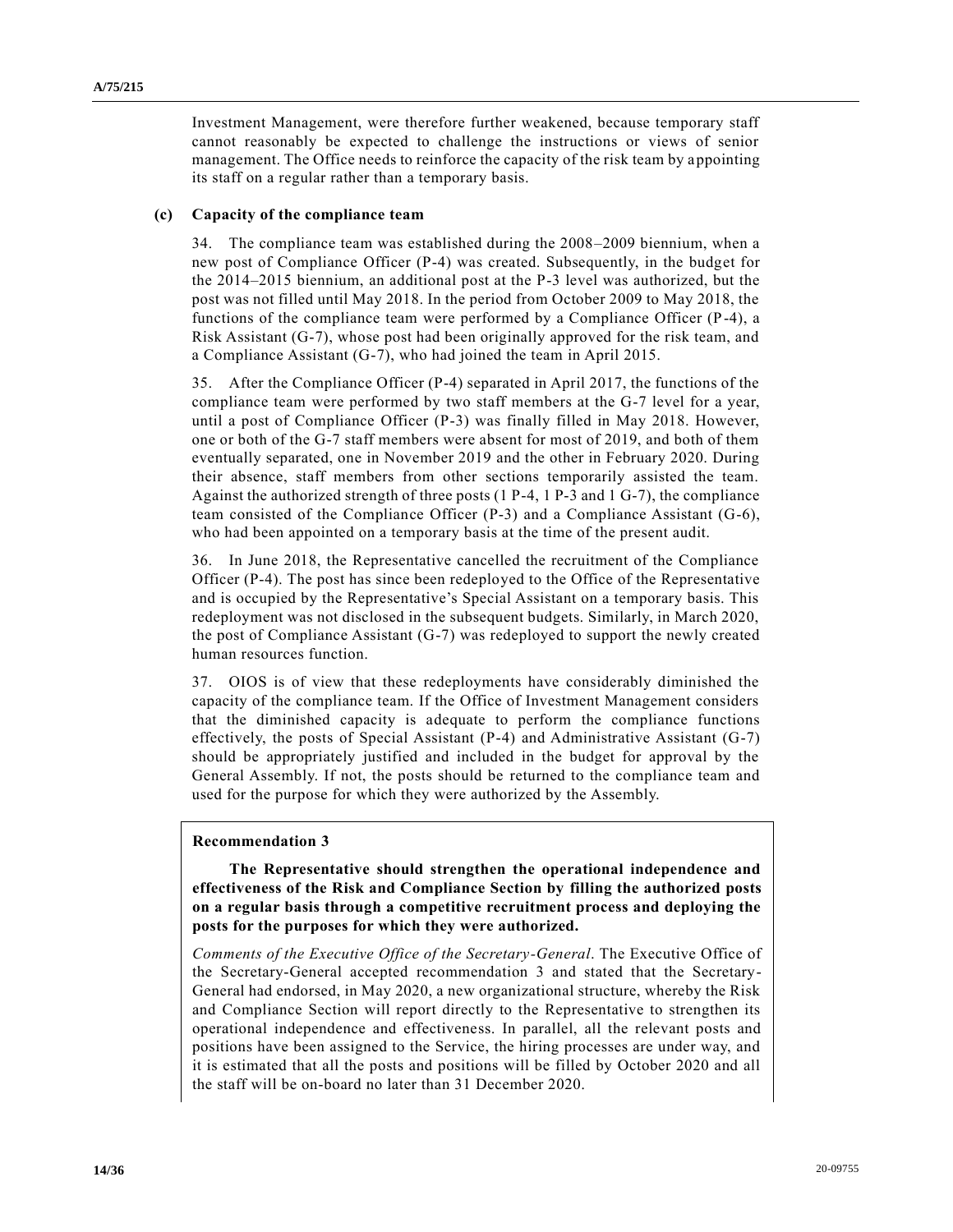*Comments of OIOS*. Recommendation 3 remains open pending receipt of evidence that the authorized posts for the Risk and Compliance Section have been filled through a competitive process and that the posts have been deployed for the purposes for which they were authorized.

### **3. Functions of the Executive Office**

38. Until June 2015, the Executive Office of the Fund provided administrative services to both entities of the Fund (i.e. the erstwhile Fund secretariat, which has since been re-established as the Pension Administration, and the Office of Investment Management). The functions of the Executive Office included the provision of human resources services, such as recruitment, management of staff contracts and staff entitlements and hiring of consultants, and other services, including budget performance reporting and facilities management.

39. In its resolution [73/274,](https://undocs.org/en/A/RES/73/274) the General Assembly decided to reconstitute the Executive Office of the Fund so that it is directly responsible for the provision of administrative services to both entities of the Fund. At the time of the audit, the Executive Office had yet to be reconstituted. In its resolution [74/263,](https://undocs.org/en/A/RES/74/263) the Assembly requested the Fund and the Secretary-General to find appropriate solutions in 2020 to resolve the situation of the P-4 and P-5 posts in the Executive Office, which had been loaned to the Secretariat since June 2015. At the time of the audit, the situation had yet to be resolved. In the meantime, in January 2020, the Office of Investment Management established its own human resources function by appointing an Administrative Officer (P-4) on a temporary basis and an Administrative Assistant (G-6) on a regular basis. These arrangements were established without appropriate review and approval by the General Assembly. Actions to implement the resolutions of the Assembly with regard to the Executive Office were awaited.

## **B. Internal committees**

#### **1. Overview**

40. In 2017 and 2018, the Representative established seven internal committees in the Office of Investment Management to coordinate and formalize decision -making in investment management and provide a structure for the decision-making process. Of those committees, the three key committees relating to investment management, and the purpose for which they were set up, are shown in table 1.

|                                                 |                |                                                                                                                     | Number of |                    | Frequency of |
|-------------------------------------------------|----------------|---------------------------------------------------------------------------------------------------------------------|-----------|--------------------|--------------|
| Name of committee                               | Chair          | Purpose                                                                                                             | members   | Formed in          | meetings     |
| Internal Investment Representative<br>Committee |                | Assist and advise the Representative on<br>investment strategy and asset allocation                                 |           | 5 February<br>2018 | Monthly      |
| Private Markets<br>Committee                    | Representative | Assist the Representative in exercising<br>his oversight and management role over<br>investments in private markets |           | June 2018          | Ouarterly    |
| <b>Risk Committee</b>                           | Representative | Assist and advise the Representative in<br>exercising his oversight over risk<br>management issues and controls     |           | 5 December<br>2017 | Quarterly    |

Table 1 **Key internal committees in the Office of Investment Management**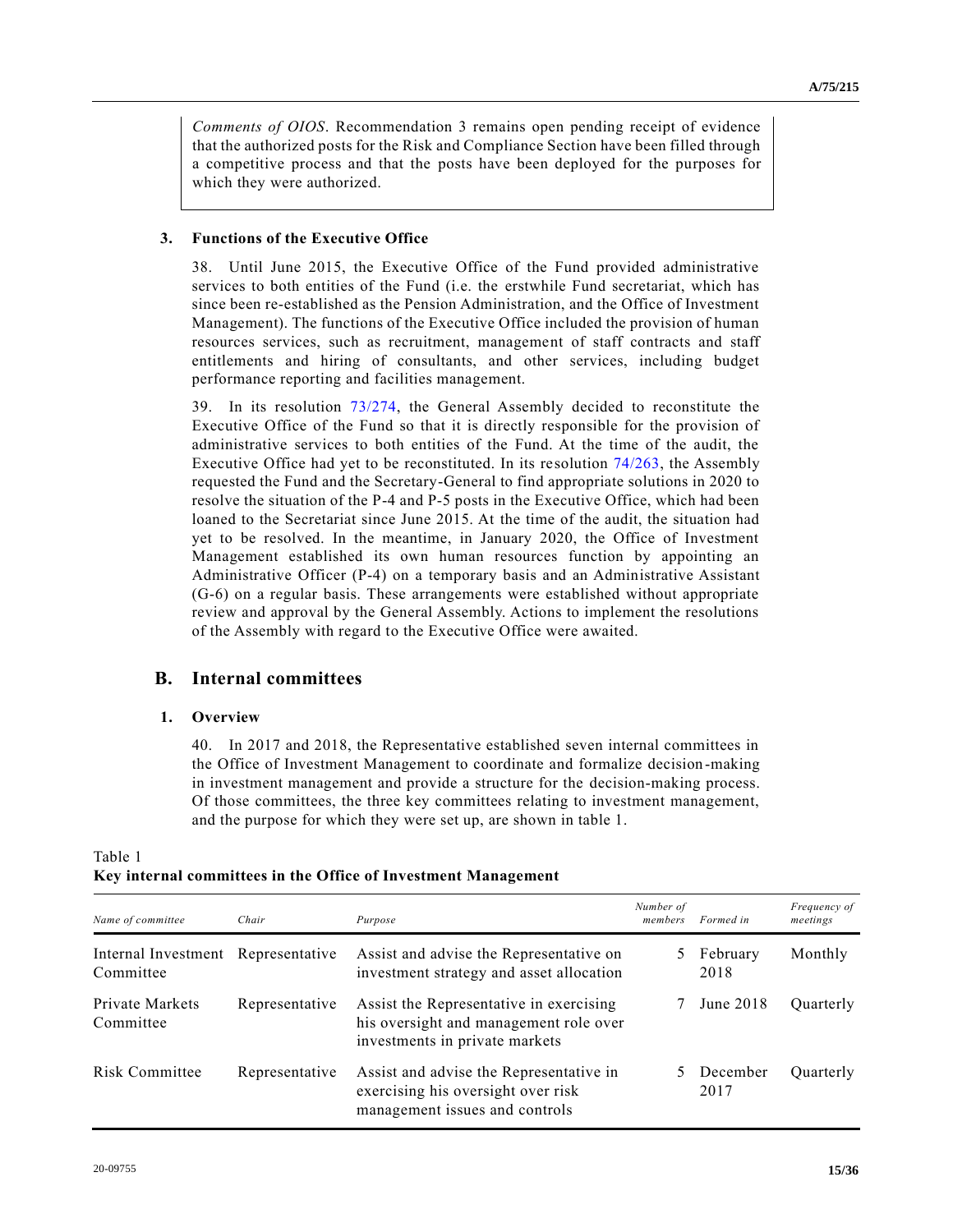#### **2. Issues relating to the functioning of the key internal committees**

41. On the basis of a review of the minutes of the meetings of the key internal committees, interviews with responsible staff and the observation of several meetings during the audit period, OIOS noted that the establishment of the internal committees had provided the structure and method necessary to promote wider consultation by the Representative with managers and staff of the Office of Investment Management. In practice, however, the internal committees did not necessarily facilitate free and frank discussion among the attendees, as explained below. Furthermore, the principle of functional segregation between investment and risk management was compromised given that the Representative was the Chair of the Internal Investment Committee, Private Markets Committee and the Risk Committee.

#### **(a) Ambiguity in the role of committee members**

42. According to the terms of reference for the committees, each committee has a certain number of members, but permanent invitees and other participants may also be invited by the Representative (as their Chair). In the Internal Investment Committee, for example, there were five members who were senior staff, but there were also 17 to 20 permanent invitees and several other staff members invited by the Representative, sometimes bringing the total number of meeting participants up to 30. All the participants had the same opportunity to express their opinion, and the Chair appeared to seek a majority view among all participants for him to make final decisions. While this practice appeared to promote group decision-making, it diluted the role of the members, whose views were given as much weight as any other invitee of the Representative. The presence of up to 25 non-members in the Committee's meetings also appeared to enable the presence of the larger group of invitees to counterweigh the views of the five members.

### **(b) Sole authority vested in and exercised by the Representative**

43. Given that the revised delegation of authority issued in January 2013 explicitly stated that the authority delegated to the Representative was personal and may not be further delegated, the Representative became the sole individual entrusted with exercising the delegated authority. As a result, the role of the internal committees was limited. Such an arrangement is unique compared with the industry standard, whereby decision-making authority is vested in a committee or board instead of a single individual. The authority vested in the Chair of the Office's three internal committees therefore significantly exceeded the authority normally exercised by a committee chair, which is to facilitate dialogue, promote consensus among members and keep a transparent record of the committee's discussions, including supporting and dissenting views.

44. In 2018 and 2019, the Representative introduced at least seven investment proposals to the committees for discussion and decision. As a matter of principle, proposals introduced by the Representative must undergo the same extent of due diligence and scrutiny by the committees as proposals introduced by others, but this was not always the case. The Chair was in a position to determine the extent of scrutiny by the committees of proposals, which were sometimes viewed by members as either inadequate or excessive.

45. For instance, members who had expertise in private markets reviewed some of the investment funds that were introduced by the Representative (as the Chair). After they raised legitimate concerns about those proposals, they faced consider able difficulty in securing the committee's clearance for the proposals that they had introduced, which were subjected to lengthy and granular scrutiny by the Chair. Although the Chair's concerns were addressed by the members, the decision on their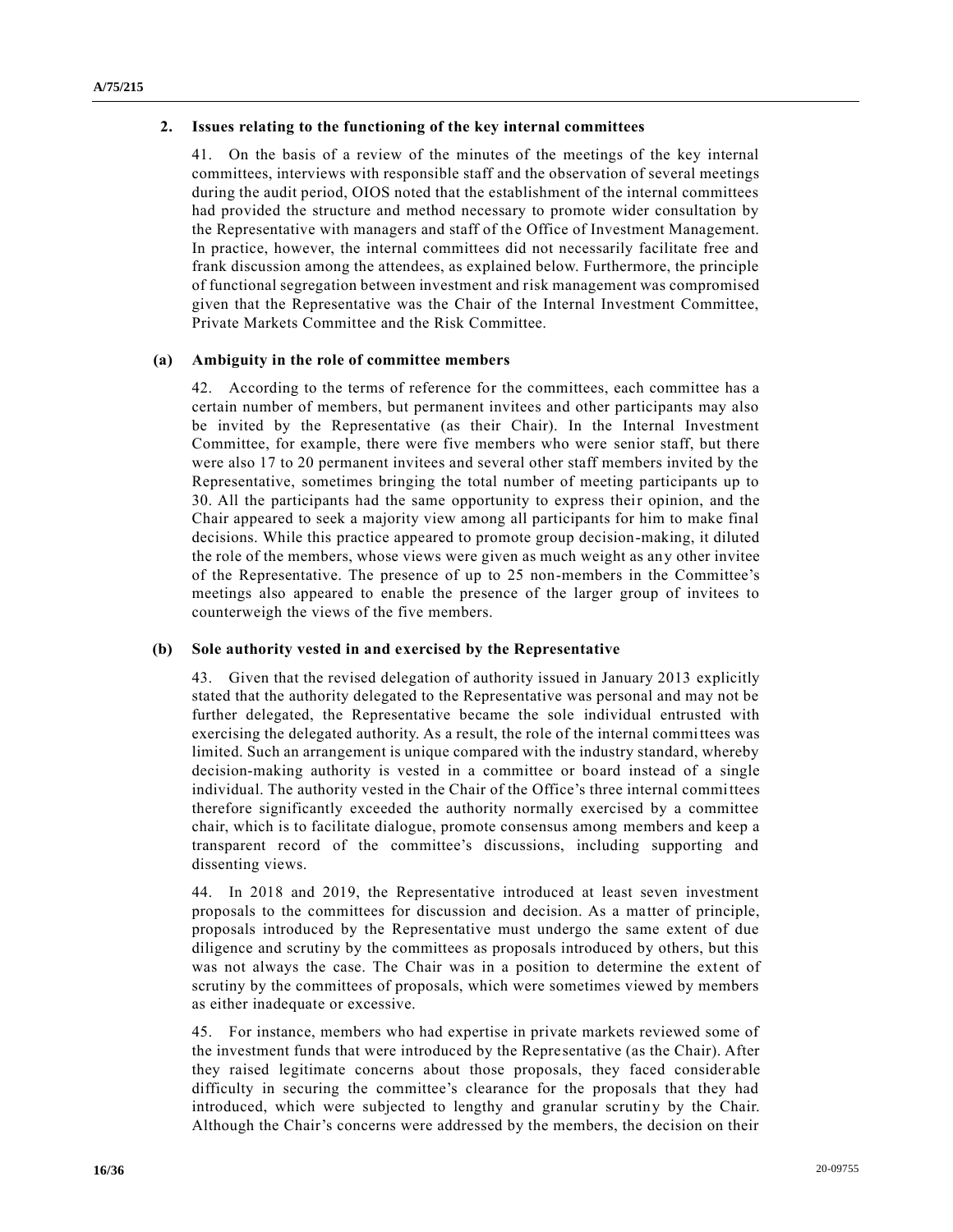proposals was put off for three to six months. At one point, the staff were requested to assess the reputational risk associated with their proposals. When the assessment showed that the reputational risk was low, the Chair disregarded it, saying that the tool used for the assessment was not reliable. However, the documentation reviewed by OIOS showed that the Chair had suggested the use of the same tool for a ssessing other similar proposals.

46. At a meeting of the Internal Investment Committee on 6 March 2020, which was observed by OIOS, some investment officers expressed concern about the Representative's decision and approach with regard to rebalancing the Fund's portfolio. The Representative blocked further discussion on this matter by insisting that it was a risk management decision that should be discussed only by the Risk Committee, despite the legitimacy of the concern expressed.

47. These shortcomings compromised the effectiveness of the internal committees and weakened their role in investment management and oversight.

#### **Recommendation 4**

**The Representative should enhance the effectiveness of the internal committees by: (a) clarifying the roles and authority of committee members and non-members; (b) promoting professionalism and transparency in the consideration of matters placed before them; and (c) fostering a culture of healthy debate during the committees' meetings, including tolerance of dissenting views and constructive criticism.**

*Comments of the Executive Office of the Secretary-General*. The Executive Office of the Secretary-General accepted recommendation 4 and stated that an internal task force had been created in May 2020 to review the terms of reference, composition and working methods of the internal committees. In principle, the Chair of each committee will be occupied by the Director of the Office of Investment Management and the Chiefs of the Risk and Compliance Section and the Operations and Information Systems Section.

*Comments of OIOS*. Recommendation 4 remains open pending receipt of updated terms of reference for the internal committees that clarify the roles and authority of committee members and non-members, and pending actions by the Representative to enhance the quality of deliberations in the committees' meetings.

## **IV. Strategy setting and implementation**

## **A. Asset-liability management study and strategic asset allocation**

48. The long-term investment strategy of a pension fund is usually set through an asset-liability management study, which is conducted to project the long-term solvency of the fund and recommend the long-term strategic asset allocation, namely, the proportion of the fund's assets that should be invested in various asset classes, such as stocks, bonds and real estate. The Fund has been conducting such studies every four years since 2007, with the involvement of both entities, namely, the Pension Administration (formerly known as the Fund secretariat) and the Office of Investment Management (formerly known as the Investment Management Division). In November 2018, the Fund initiated its 2019 study and formed a working group to manage the process. The Office of Investment Management also engaged a specialist consultant for this purpose.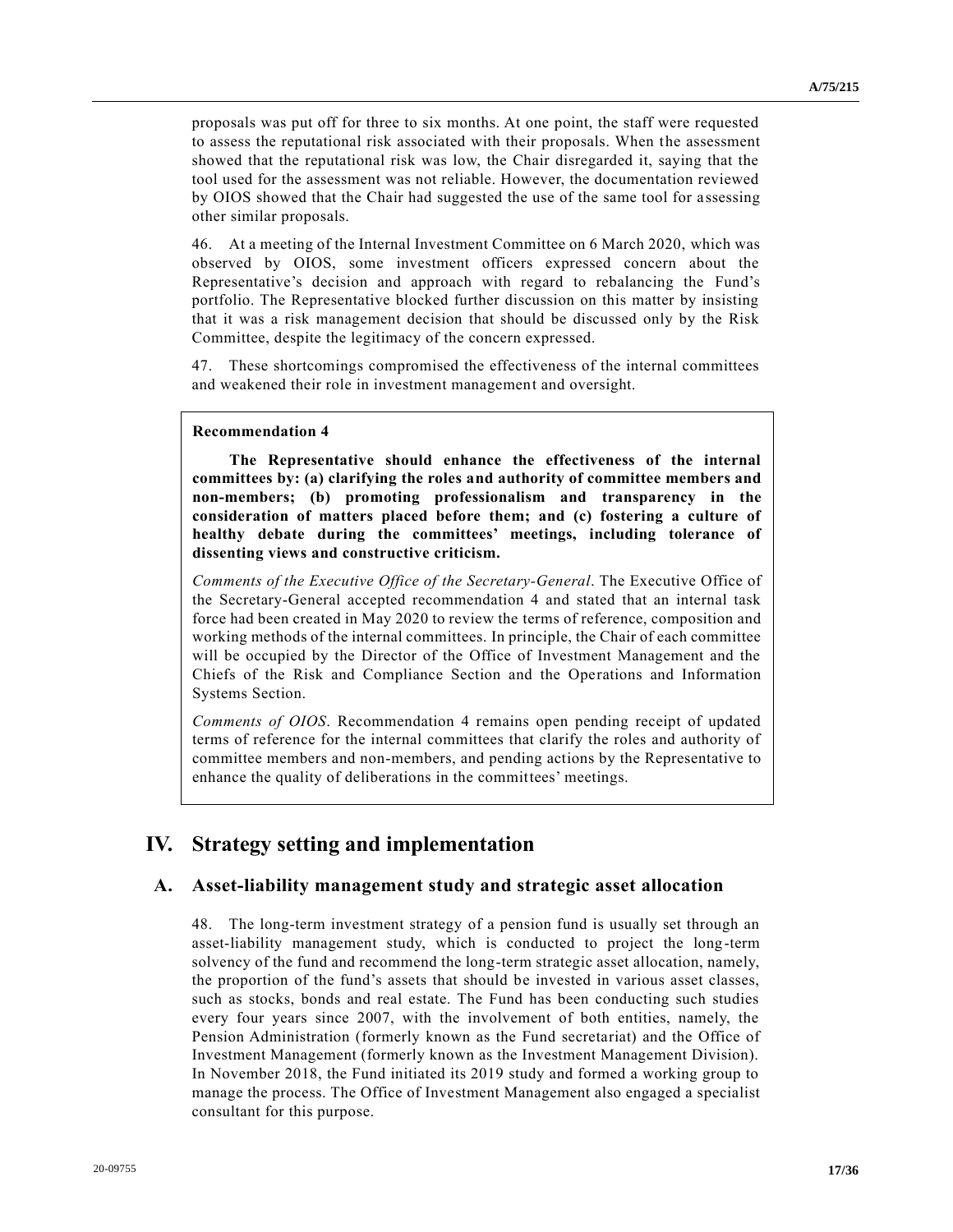#### **1. Composition of the working group for the 2019 study**

49. The working group consisted of the Director, the Deputy Director for Equities, the Deputy Director for Fixed Income, the Special Assistant to the Representative, a Risk Officer from the Risk and Compliance Section and an actuarial expert from the Pension Administration. Unlike in the 2011 and 2015 studies, in which the Deputy Director for Risk and Compliance played a pivotal role, the Risk and Compliance Section was represented only by a Risk Officer (P-3) holding a temporary appointment. The Office of Investment Management stated that the Deputy Director for Risk and Compliance was not appointed to the working group owing to other priorities. OIOS is of the view that the study was much too important for the Deputy Director for Risk and Compliance to be excluded from active participation in it.

#### **2. Processes relating to the 2019 study**

50. Since the strategic asset allocation embodies the long-term investment strategy of the Fund, OIOS reviewed the processes of the 2019 study through which the Office of Investment Management determined the Fund's new strategic asset allocation. Through the review, OIOS identified certain improvements over past studies and areas for further improvement.

51. The results of asset-liability management studies are determined to a large extent by the capital market assumptions, namely, the expected returns, volatility (a risk indicator often expressed in standard deviations of the expected returns) and correlation<sup>2</sup> estimates that represent the long-term risk and return forecasts for various asset classes. Whereas the Fund's previous studies relied on the capital market assumptions of consultants, the Office of Investment Management took the initiative in setting the assumptions for the 2019 study. The working group used the expected returns of the consultant as the baseline for the main asset classes, including developed and emerging market public equities, fixed income, real estate, private equity and infrastructure, and sought the views of the Investments Committee and the two committees of the Pension Board (i.e. the Fund Solvency and Assets and Liabilities Monitoring Committee and the Committee of Actuaries). On the basis of the feedback, the working group adjusted the expected returns, which appeared to be moderate and justified. The working group also collected assumptions from five well-established financial institutions and used them as a reference to ensure the reasonableness of the final assumptions for the six major asset classes. This approach was acknowledged by the committees of the Pension Board. The Office also discussed the selected strategic asset allocation with the Investments Committee, the committees of the Board and ultimately the Board itself, and obtained their endorsement of it.

52. The review process was less broad and rigorous for: (a) capital market assumptions for the sub-asset classes of fixed income and real assets (except infrastructure); and (b) modelling restrictions (i.e. the minimum and maximum allocations set for each asset class for the asset-liability management modelling). The working group could have subjected those parameters and the determination of the final strategic asset allocation based on the asset-liability management optimization results to the same review and consultation process. For instance, the elimination of corporate bonds from the benchmark for fixed income could have been discussed in the internal committees, which would have further enhanced the accuracy of the study, the transparency of the process and the buy-in of stakeholders in the results. The Office needs to adopt the industry's best practice and formulate an asset-liability management policy to guide and regulate future studies by institutionalizing good practices and lessons learned from the past.

**\_\_\_\_\_\_\_\_\_\_\_\_\_\_\_\_\_\_**

<sup>&</sup>lt;sup>2</sup> The degree to which the market prices of different assets move together.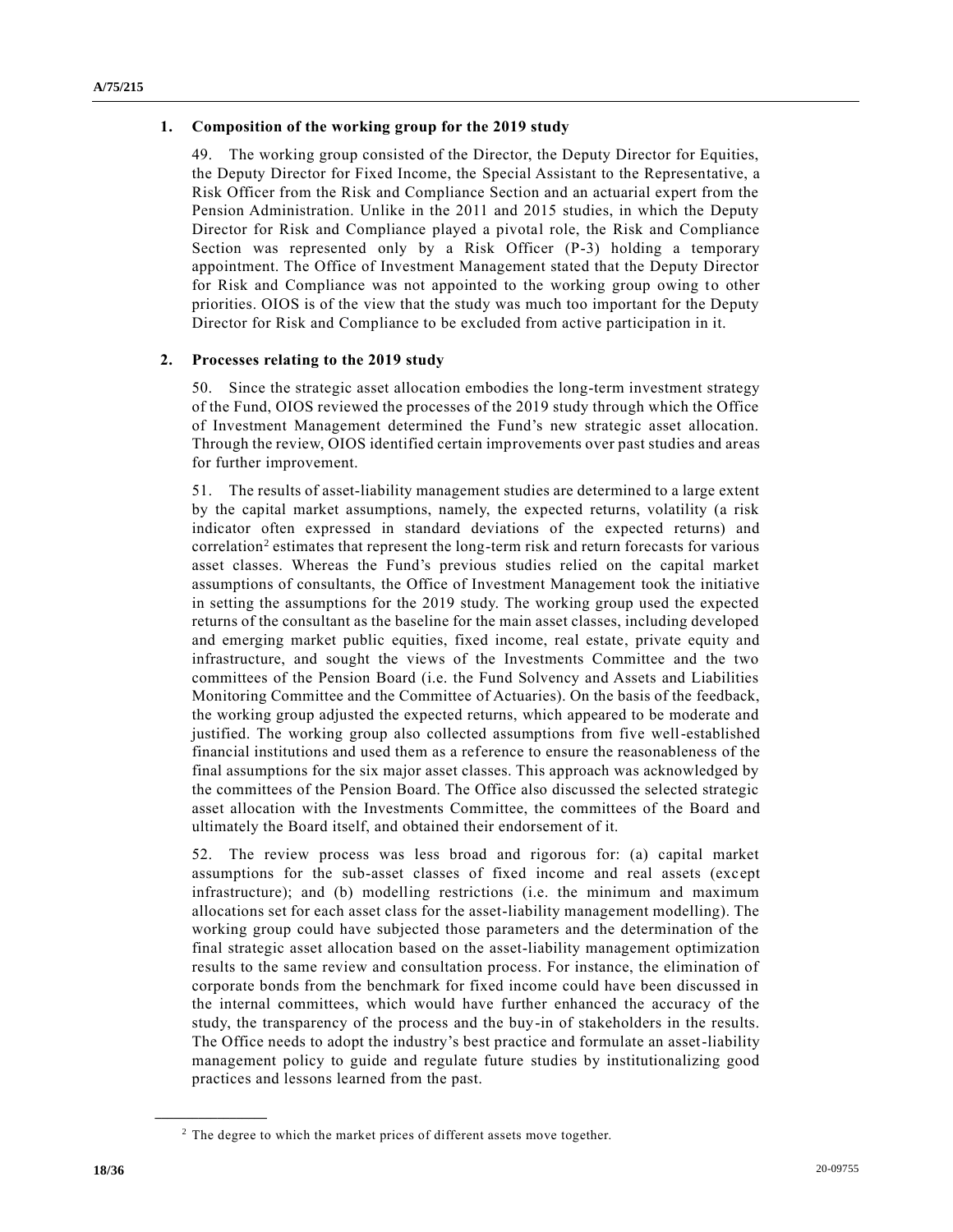53. The asset-liability management study and the resultant strategic asset allocation were significantly driven by the inputs, which in turn were largely based on historical data and management's judgment. They may be rendered invalid by major market developments, especially economic and financial crises, which would require appropriate adjustment of the investment strategy. For instance, in the 2011 study, a higher allocation was recommended to inflation-linked bonds and commodities because a higher rate of inflation was assumed. Such asset classes performed poorly afterwards because the high inflation did not materialize. As a result, the Fund had lost more than 50 per cent of its original \$200 million investment in commodities by 2019. The loss would have been higher if the allocation target of 5 per cent had been fully achieved. Similarly, the average 10-year return of the Fund's emerging markets equities portfolio as at 31 December 2019 was only 3.8 per cent, which was significantly lower than the return assumptions used in the asset-liability management studies.

54. Considering the potential long-term and widespread economic impact of the coronavirus disease (COVID-19) pandemic and given that the assumptions used in the 2019 study were based on data from 2018 or earlier, OIOS is of the view that it would be prudent for the Fund to conduct an interim review of the inputs to and results of the study. In the past, the Fund had raised the possibility of conducting a mini-study every two years to complement the four-year comprehensive studies.

#### **3. Implementation road map and resource plan**

55. Upon completion of past asset-liability management studies and the adoption of new strategic asset allocations, the Office of Investment Management had not reached the allocation targets for private market investments. For instance, in the 2007 study, it was recommended that 4 per cent should be allocated to private equity and 10 per cent to real estate. In the 2015 strategic asset allocation, the targets were updated to 5 per cent and 9 per cent, respectively. As at 31 December 2019, however, private equity and real estate accounted for only 4.9 per cent and 7 per cent of the Fund's portfolio, well below the historical target allocations and the new targets of 9 and 12 per cent set in 2019. The failure to meet the targets was attributed to resource constraints, since private market investments require more resources for performing intensive due diligence, close monitoring, risk management and operational support than public market investments. As the Fund kept growing, private market investments needed to grow at an accelerated pace to reach higher allocation ratios.

56. Insufficient capacity not only led to slow implementation of the strategic targets but likely contributed to underperformance, given that new asset classes, such as infrastructure and commodities, were initially assigned to the real estate team, which was already understaffed. The annualized return of the infrastructure and commodities portfolios since their inception in 2011 and 2010, respectively, was 0.8 per cent and -5.2 per cent as at 31 December 2019. In 2018, the Office of Investment Management concluded that these small, outsourced portfolios became "orphan portfolios" and did not receive enough attention from their investment managers. Similarly, the 10-year average return of the Fund's private equity portfolio as at 31 December 2019 was 6.2 per cent, which was significantly lower than the return assumptions used in the asset-liability management studies.

57. The Office has adopted a glide-path approach to implement the 2019 strategic asset allocation over a period of four years, depending on market conditions and internal capabilities. Before finalizing the strategic asset allocation, the Office engaged a consulting company to conduct a benchmarking study of staffing, which took a top-down approach and identified a gap of 25 to 40 full-time staff relative to the Fund's peer group. On the basis of this study, the Office requested additional resources for 2020. In its resolution [74/263,](https://undocs.org/en/A/RES/74/263) the General Assembly approved 25 posts,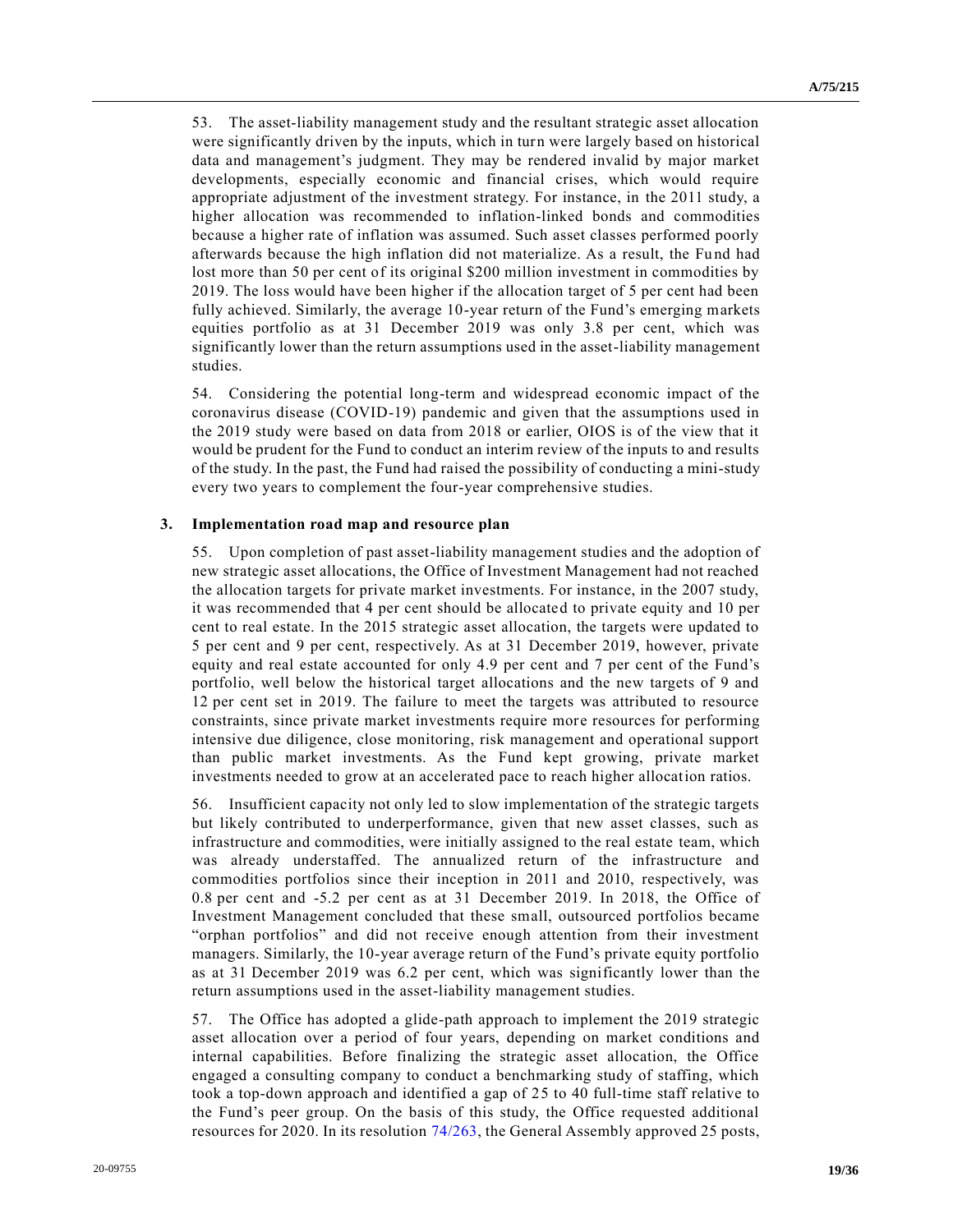most of which were for strengthening the information and communications technology and risk functions, with only one new P-4 post for the private equity team.

58. The consulting company also found that the Fund's overall investment cost per dollar of assets managed (27 basis points, or 0.27 per cent) in 2017 was significantly below the peer benchmark of 44 basis points owing to the higher allocation to (and lower cost of) internally managed public equities. However, the Office of Investment Management paid higher investment management fees to external managers for private market investments because it relied on indirect investment in external funds instead of direct investment or co-investment. The higher fees to external managers offset the higher gross returns achieved for real estate investments and further reduced the returns of private equity below the peer group.

59. The Office needs to conduct a bottom-up workforce planning exercise, as recommended by the consulting company, to identify the talent required to implement the investment strategy, and develop a plan to obtain the resources required to achieve its targets in private markets and generate net returns in line with expectations.

#### **Recommendation 5**

**The Representative should: (a) develop an asset-liability management policy by incorporating good practices and lessons learned from previous assetliability management studies to guide future studies; (b) conduct a bottom-up workforce planning exercise to determine capacity gaps and develop a strategy to fill them in order to implement the investment strategy in a cost-effective manner; and (c) review the validity of the inputs used for the 2019 asset-liability management study and strategic asset allocation, taking into consideration changes in the economic and market environment and the results of implementing the current strategic asset allocation, in order to make appropriate adjustments if necessary.**

*Comments of the Executive Office of the Secretary-General*. The Executive Office of the Secretary-General accepted recommendation 5 and stated that an internal task force had been created in May 2020 to evaluate the results of the asset-liability management study, the investment policy statement and the portfolio benchmarks; and the need to adapt them to the new economic and market context. On the basis of the work of the task force and the OIOS recommendation, an asset-liability management policy will be developed. In addition, an internal bottom-up workforce exercise will be performed to determine the capacity gaps and develop a strategy that will match the needs of the Office of Investment Management in the coming years.

*Comments of OIOS*. Recommendation 5 remains open pending receipt of: (a) an assetliability management policy that provides guidance for future asset-liability management studies; (b) the results of a bottom-up workforce planning exercise to determine capacity gaps and a strategy to address them; and (c) evidence that the Office of Investment Management has reviewed the validity of the inputs used for the 2019 asset-liability management study and strategic asset allocation in order to make appropriate adjustments if necessary.

### **B. Policy benchmarks**

60. Policy benchmarks are the set of indices against which the performance of the Fund's portfolio is measured. They provide a point of reference for how the Fund's management is adding value to investment performance. According to the investment procedures of the Office of Investment Management, benchmark selection is a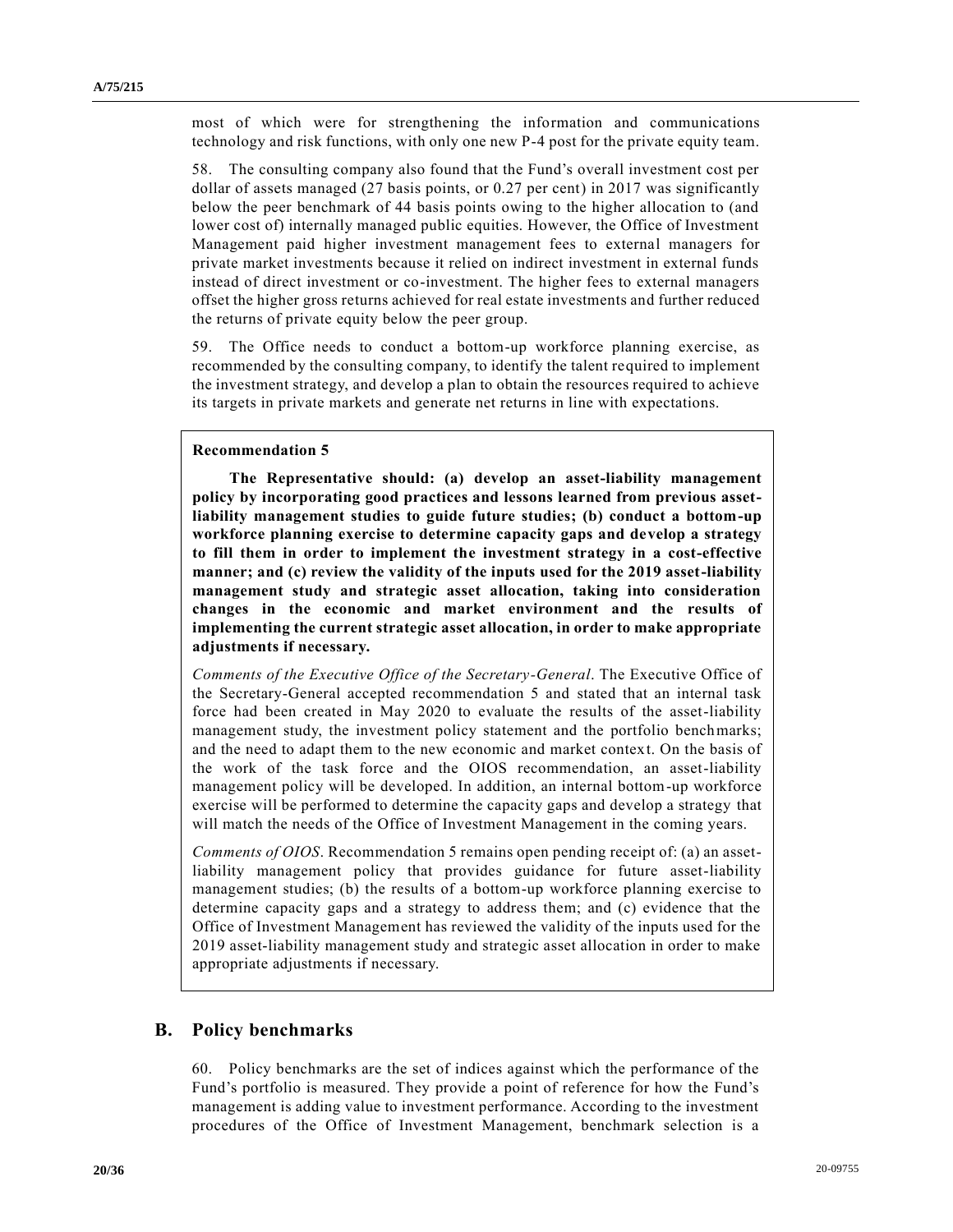comprehensive process, and changes to benchmarks are not made unless the current benchmarks deviate significantly from the investment objectives assessed by various studies, including the benchmark study and the asset-liability management study. Table 2 shows the policy benchmarks that were approved by the investment policy statement.

## Table 2 **Policy benchmarks as at 30 April 2020**

| Asset class            | Policy benchmark                                                                                                                                            | Used since     |
|------------------------|-------------------------------------------------------------------------------------------------------------------------------------------------------------|----------------|
| Global public equities | MSCI World Customized (80%) and MSCI Emerging Markets<br>Customized $(20\%)$                                                                                | January 2020   |
| Private equity         | Benchmark for global public equities $+2\%$                                                                                                                 | January 2020   |
| Real estate            | National Council of Real Estate Investment Fiduciaries Open End<br>Diversified Core Equity $+1\%$                                                           | April 2007     |
| Real assets            | United States consumer price index $+4\%$                                                                                                                   | September 2014 |
| Global fixed income    | Bloomberg Barclays blended – United States securitized $(50\%)$ ;<br>United States Treasury (35%); and emerging market local currency<br>government $(15%)$ | October 2019   |
| Cash and equivalents   | Bloomberg Barclays 1–3 Month United States Treasury Bill Index                                                                                              | October 2018   |

*Abbreviation*: MSCI, Morgan Stanley Capital International.

#### **1. Benchmarks for public equities and private equity**

61. The benchmark for public equities is composed of 80 per cent Morgan Stanley Capital International (MSCI) World Customized and 20 per cent MSCI Emerging Markets Customized, both of which are customized to exclude the securities prohibited by the Fund's investment policy statement, such as tobacco and armaments securities.

#### **2. Benchmarks for real estate and real assets**

62. The Fund has used the National Council of Real Estate Investment Fiduciaries Open End Diversified Core Equity plus a 1 per cent hurdle rate for the real estate portfolio and the United States consumer price index plus a 4 per cent hurdle rate for the real assets portfolio. These benchmarks were selected owing to the lack of an appropriate benchmark in the industry that can be used as a reference for setting the investment strategy for these asset classes.

#### **3. Benchmark for cash and equivalents**

63. The benchmark for cash and equivalents is composed of the United States shortterm treasury notes and bonds. The approach to cash has been driven by the views of the Fund's leadership over the years. In August 2015, the first full-time Representative adopted a new benchmark (a blend of United States and Euro treasury bills) adapted to the Fund's actual currency needs and holdings. In October 2018, the Representative adopted the current benchmark to reduce the currency exposures of the previous benchmark.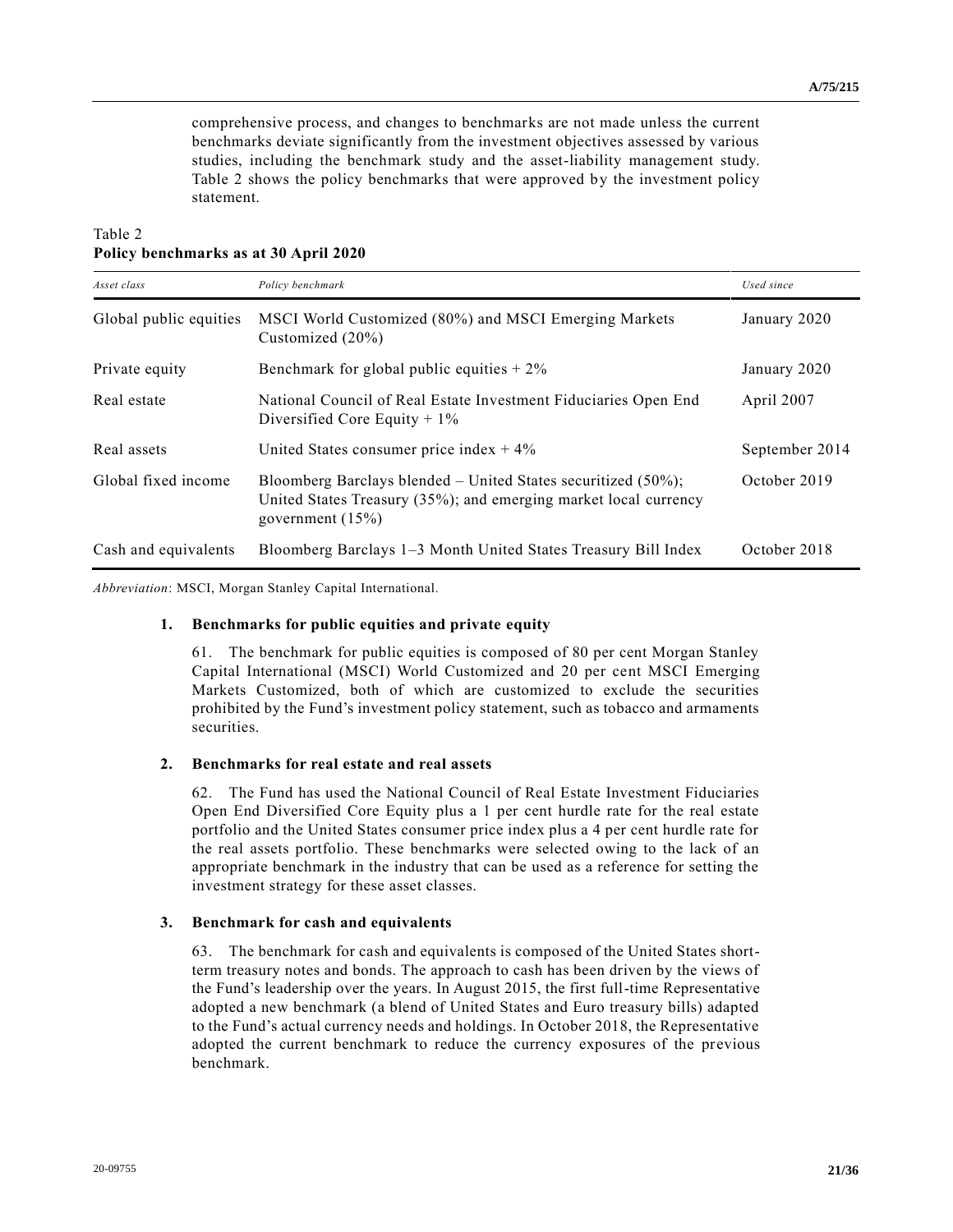#### **4. Benchmark for global fixed income**

64. The Office of Investment Management uses a blended benchmark composed of three different indices for the fixed-income portfolio. The original purpose of changing the benchmark for fixed income was to reduce the currency exposures in the light of the recommendations made by the Board of Auditors on unrealized currency revaluation losses in 2015 and 2016. OIOS noted the following issues in the development of the new benchmark for fixed income.

#### **(a) Development of the new benchmark for fixed income**

65. In October 2018, the Representative made an internal announcement that the benchmark for fixed income would be changed over the following six months, with the target of implementing it by 31 March 2019. Following the announcement, in November 2018, the Director of the Office and the Deputy Director for Fixed Income initiated a project with an external entity ("Entity A") to identify the new benchmark for fixed income. Although the asset-liability management study commenced in the same month and both the Director and the Deputy Director for Fixed Income were in the working group for the study, the Office of Investment Management decided not to wait for the outcome of the study to identify a suitable benchmark for fixed income. In fact, the scope of work for the study included "providing analysis and recommendations on appropriate benchmarks by asset class". There was no apparent need to use an external entity when a formal study was about to begin with the full capability to carry out the required analysis.

66. In January 2019, before the new benchmark could be discussed in the internal and external committees, the Office of Investment Management initiated a recruitment process to hire an investment officer to manage mortgage-backed securities in anticipation of a higher allocation to the asset class with the new benchmark. The Deputy Director for Fixed Income presented the new benchmark to the Investments Committee and the Risk Committee in February 2019. In a subsequent meeting of the Investments Committee in May 2019, the Representative indicated that the Office would transition to a new benchmark for fixed income once the asset-liability management study was concluded. However, in April 2019, before the meeting of the Investments Committee, the Representative had already made the decision to begin the transition on 1 May 2019, which was subsequently postponed to 1 July 2019 and eventually implemented on 1 October 2019.

#### **(b) Independence of Entity A**

67. The independence of the parties involved in benchmark selection is a precondition for an objective study. Entity A, which manages the \$1.9-billion exchange-traded fund for the Fund, was commissioned to carry out the project free of charge without any contractual agreement. During the benchmark study, Entity A had submitted a proposal for an ongoing procurement exercise. At the time of the present audit, the procurement was complete, and Entity A had been selected. Receiving services free of charge from Entity A raises questions about the independence and objectivity of the benchmark optimization project.

#### **(c) Approach to optimizing the benchmark**

68. At the initial meeting with Entity A in November 2018, the Director determin ed the market sectors to be considered by Entity A in constructing the optimized benchmark, which were similar to those of the Bloomberg Barclays United States Aggregate Bond Index. The United States Aggregate was used as a starting point for optimizing the benchmark and also as the proxy index in the asset-liability management study. The Office of Investment Management therefore presented the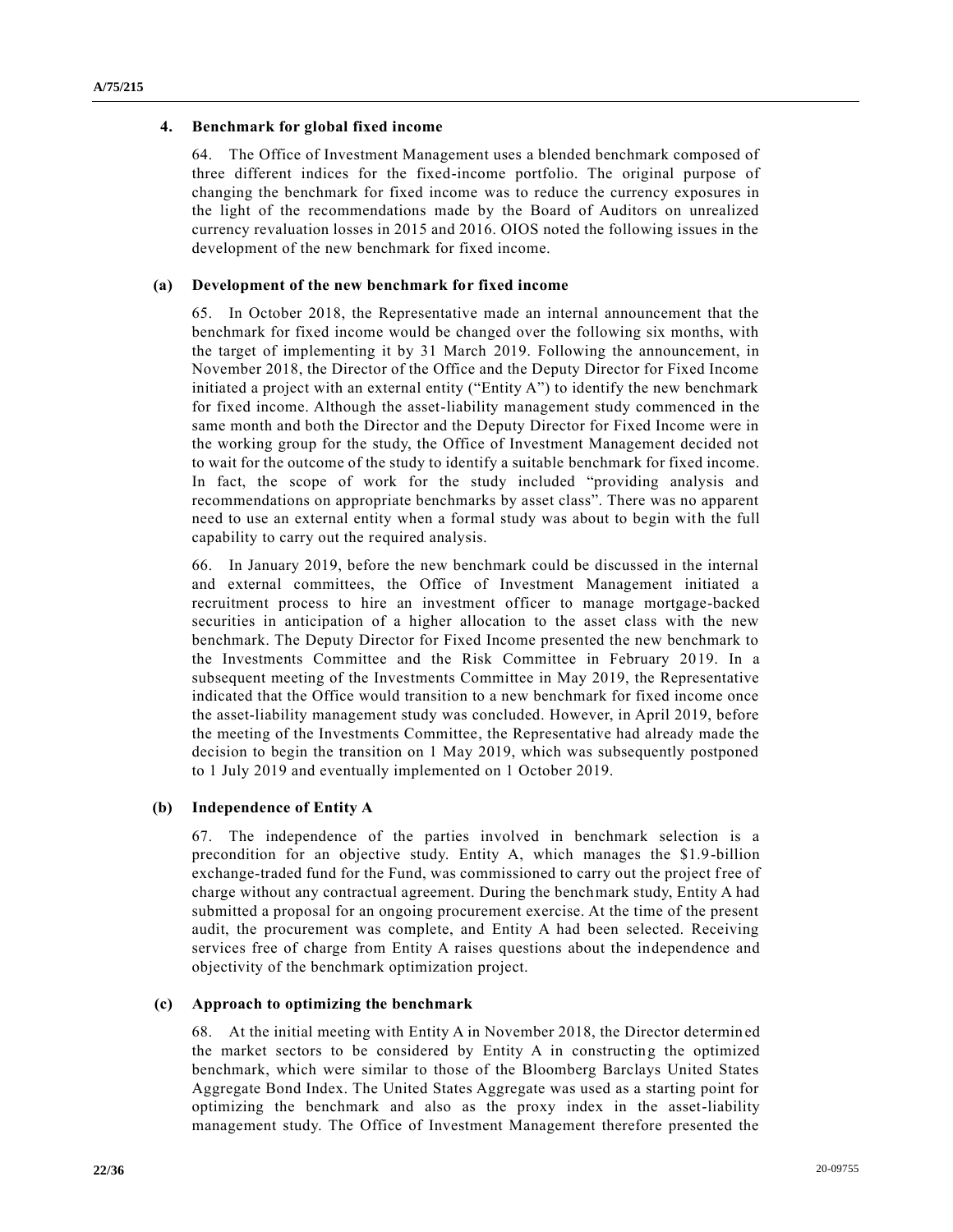better risk return profile of the optimized benchmark relative to the United States Aggregate to highlight its superiority. Despite a slightly better risk return profile, the optimized benchmark showed lower stability and tripled the currency exposure compared with the United States Aggregate. The Office stated that the option of using the United States Aggregate had been ruled out from the beginning owing to the lack of internal capacity to manage corporate bonds, which account for about 23 per cent of the United States Aggregate index. Although the asset-liability management optimization results suggested allocating 21 per cent to United States corporate bonds, the Office maintained the predefined benchmark for fixed income on the grounds that it did not have the internal capacity required to manage United States corporate bonds. However, shortly after the new benchmark was implemented, the Office identified the need for additional resources for the fixed-income team to implement the new benchmark, which contradicts the argument that the benchmark was optimized on the basis of available resources.

69. Given that the Office of Investment Management has historically taken a deliberate and cautious approach when making changes to its benchmarks, the manner in which it adopted the new benchmark raises concern over the benchmark's legitimacy and appropriateness.

70. OIOS is of view that the appropriateness of the new benchmark for fixed income needs to be reconfirmed through a review of the continued relevance of the inputs used for the 2019 asset-liability management study, as recommended in recommendation 5 (c). It is also important for the Office to clarify in its investment procedures the steps that should be followed when changing the policy benchmarks, including discussion within the internal committees and among the experts in the Investments Committee.

#### **Recommendation 6**

**The Representative should: (a) reassess the appropriateness of the new benchmark for fixed income; and (b) clarify in the investment procedures the steps to be followed when changing the policy benchmarks to ensure that due process and objectivity are preserved.**

*Comments of the Executive Office of the Secretary-General*. The Executive Office of the Secretary-General accepted recommendation 6 and stated that an internal task force had been created in May 2020 to evaluate the results of the asset-liability management study, the investment policy statement and the portfolio benchmarks and to evaluate the need to adapt them to the new economic and market context. As a result, a clear process to define portfolio benchmarks will be included in the investment procedures and a deep review of the benchmarks will be performed.

*Comments of OIOS*. Recommendation 6 remains open pending receipt of: (a) evidence that the appropriateness of the new benchmark for fixed income has been assessed; and (b) revised investment procedures that clarify the steps to be followed when changing the policy benchmarks.

### **C. Investment policy statement**

71. The investment policy statement sets forth the parameters that guide the Representative and staff of the Office of Investment Management in managing the investment of the Fund's assets. The investment policy statement was updated in June 2008, March 2014, June 2016 and, most recently, August 2019. Pursuant to the terms of reference, the Representative is responsible for the overall investment policy of the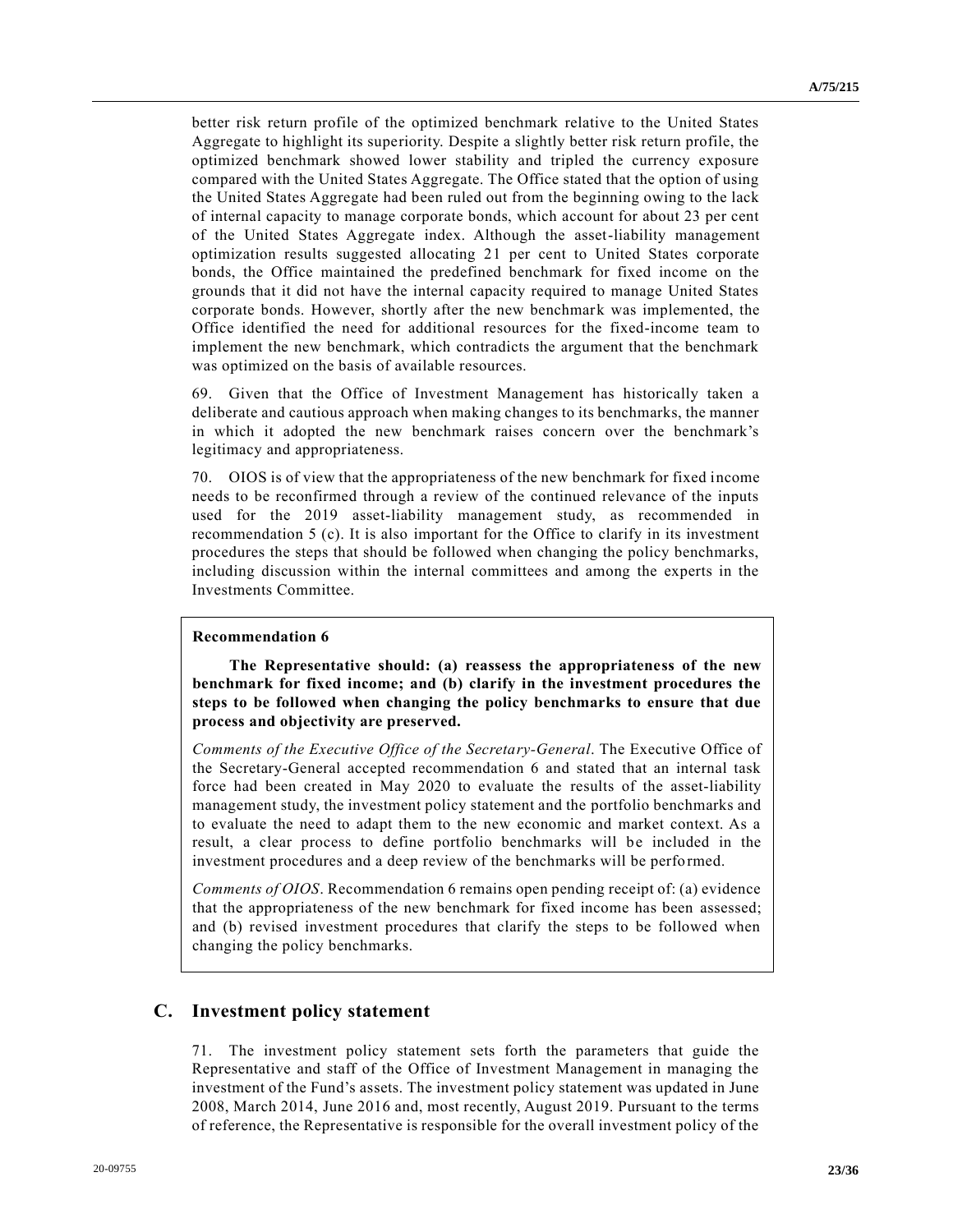Fund. The findings of the OIOS review of the process for updating the investment policies are described below.

#### **1. Changes to the investment policy statement**

72. The investment policy statement incorporates from time to time changes based on the asset-liability management study and other formal studies relating to investments. While such changes are made in consultation with stakeholders, including the Investments Committee and the Pension Board, not all changes are subject to the same level of scrutiny by stakeholders, who must rely on the judgment of the Representative as the fiduciary for investments, as well as the oversight that the Representative is expected to exercise.

73. In March 2019, for example, the Office of Investment Management discussed its positions in non-investment grade bonds (i.e. B and BB ratings) in the amount of about \$9 million held since April 2001 through the emerging market debt fund, which was managed by an external asset management company. Given that the investment policy statement has always required bonds to be of investment quality (i.e. BBBand above), holding non-investment grade bonds was a violation of the policy. After weighing the risks and benefits of holding the prohibited bonds, the Representative decided to maintain the status quo, but removed the section from the investment policy statement that specified the investable and non-investable credit grades. While it is appropriate for the Representative to make a reasoned exception to the investment policy statement in specific cases where justified, the deletion of the entire section that required the Fund to invest in only investment grade bonds exposed the Fund to the risk that non-investment grade bonds may be considered to be acceptable as a matter of policy.

#### **2. Disclosure of allocations for sub-asset classes**

74. The new strategic asset allocation as disclosed in the investment policy statement was incomplete. While the statement specified the allocations and benchmarks for the top-level asset classes, allocations for sub-asset classes were not specified, including, for example, the 2 per cent allocations for infrastructure and private debt, as well as the 1 per cent allocations for absolute return strategies (hedge funds) and timberland. They were shown only in the list of eligible asset classes, without the corresponding allocation. Investments in private debt and hedge funds are more susceptible to controversy since they typically lack transparency. It is important that stakeholders be fully aware of the target allocations for such sub-asset classes.

#### **Recommendation 7**

**The Representative should enhance transparency in the investment policy statement by reinstating the section concerning credit rating limits and fully disclosing the strategic asset allocation and benchmarks at the sub-asset class level.**

*Comments of the Executive Office of the Secretary-General*. The Executive Office of the Secretary-General accepted recommendation 7 and stated that an internal task force had been created in May 2020 to evaluate the results of the asset-liability management study, the investment policy statement and the portfolio benchmarks and to evaluate the need to adapt them to the new economic and market context. As a result, additional disclosure in the investment policy statement will be included.

*Comments of OIOS*. Recommendation 7 remains open pending receipt of an investment policy statement that reinstates the section concerning credit rating limits and discloses the strategic asset allocation and benchmarks at the sub-asset class level.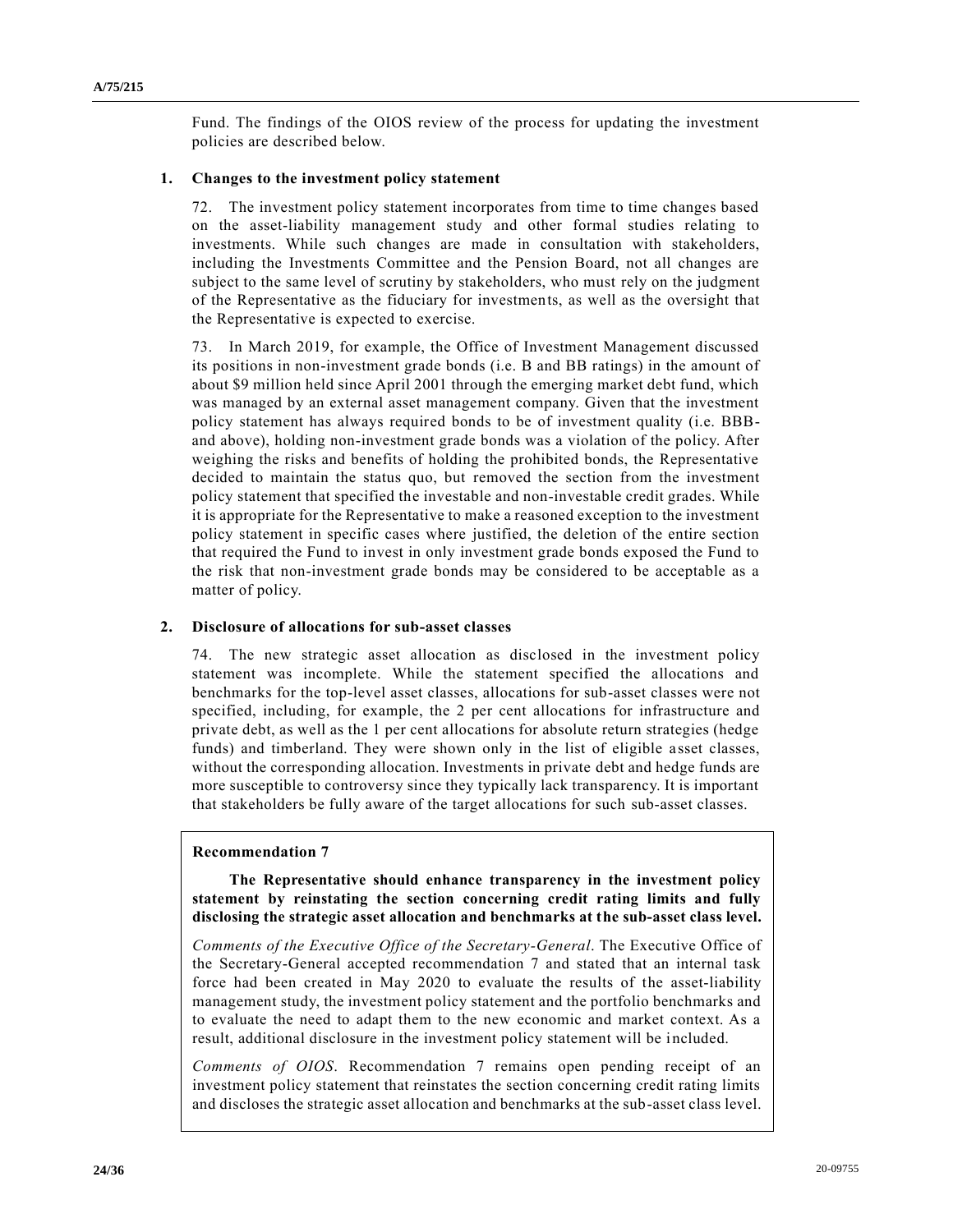## **D. Business continuity during the coronavirus disease (COVID-19) pandemic**

75. The Office of Investment Management established a crisis management team and a Business Continuity and Disaster Recovery Working Group to oversee and manage its business continuity planning on an ongoing basis. The Office conducted nine business continuity tests in 2019. In response to the challenges arising from the COVID-19 pandemic, the Office conducted two tests in early 2020 (14 February and 5 March). Both tests were conducted successfully, and the existing information and communications technology network and infrastructure was found to be adequate to support the Office's operations. On 5 March, the Office executed 323 trades with a total volume of \$744 million. Since 16 March, all staff members have been working from home in accordance with the instructions issued by the Secretary-General. The Office had identified critical staff and focal points to be contacted in the event of an emergency. Weekly reports were prepared indicating, inter alia, the number of trades executed and the utilization of the service desk. Issues were closely monitored in daily meetings of the crisis management team.

## **V. Performance management and accountability**

## **A. Performance measurement and reporting**

#### **1. Investment performance reporting**

76. To maintain the integrity of investment performance measurement and reporting, the Fund's portfolio performance is independently measured and reported by an external custodian (master record keeper). The Risk and Compliance Section of the Office of Investment Management verifies and analyses the data provided by the master record keeper to produce various investment performance reports. The internal controls over investment performance reporting, including segregation of duties between the portfolio managers, the Risk and Compliance Section and the master record keeper, are meant to ensure that investment officers do not control the reporting of their own performance.

#### **2. Performance measurement and reporting of the Fund's portfolios**

77. The primary objective of the Fund is to deliver a 3.5 per cent real rate of return (i.e. net of inflation) over a period of 15 years or longer. The Office of Investment Management therefore measures and reports the Fund's relative performance in real terms (i.e. nominal return adjusted for the United States consumer price index) on a quarterly basis against the target of 3.5 per cent for periods from 1 to 15 years.

78. In addition, the Fund has traditionally measured its investment performance in absolute and relative terms against the policy benchmarks for each individual portfolio and the Fund as a whole. While the Office of Investment Management uses the time-weighted return methodology to calculate returns at the Fund level, it uses the internal rate of return for certain private market investments because it is considered more appropriate to assess the performance of individual partnerships or funds. The Fund's comprehensive performance metrics are stipulated in the newly developed performance manual, which had yet to be formally issued at the time of the audit.

79. In measuring the portfolio performance of real estate investments, the lack of reliable data prior to 2006 had been an area of concern. This was caused primarily by inadequacies in the handover of records in 2006, when the Fund replaced the previous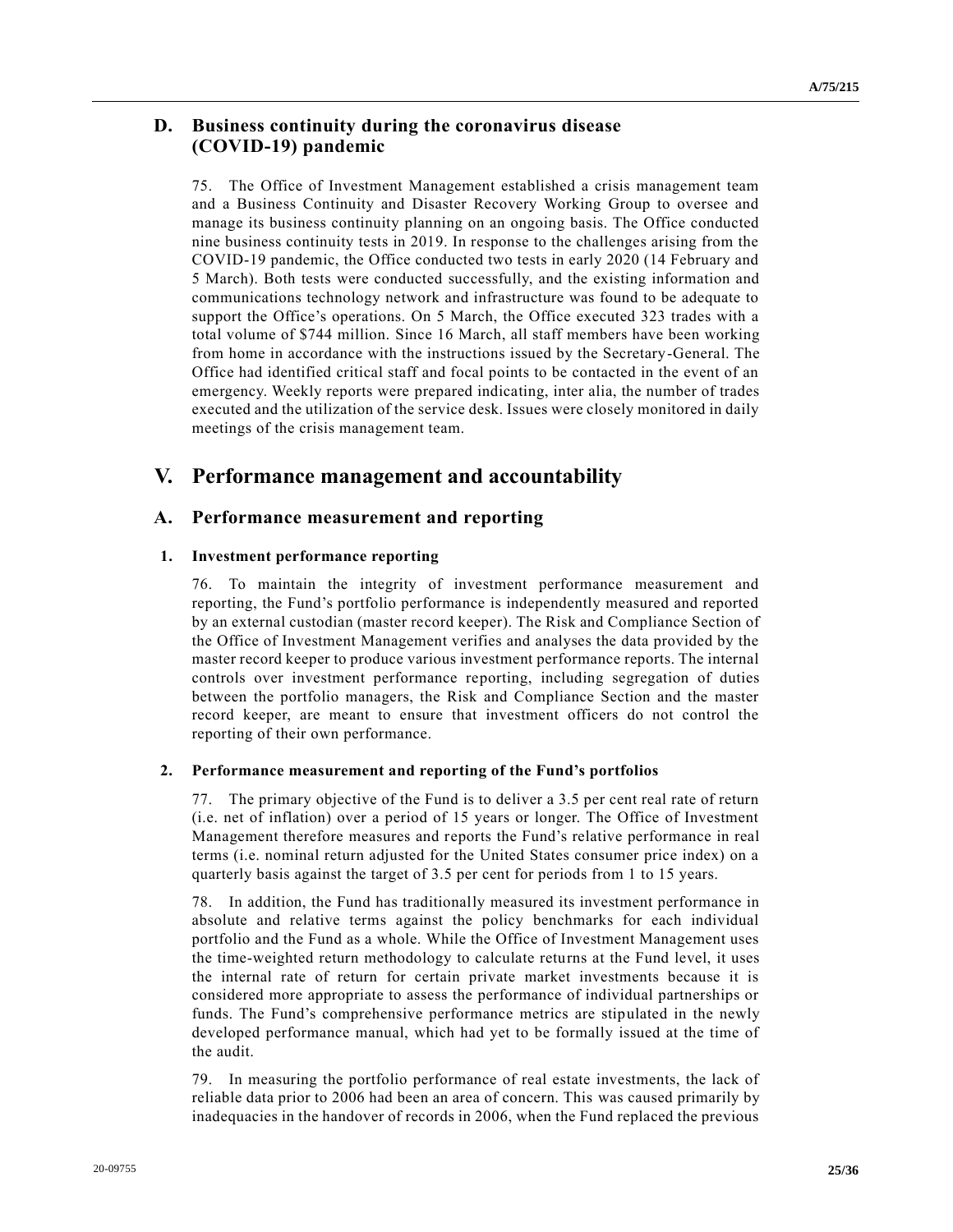master record keeper with the current one. In August 2018, the Office of Investment Management initiated a comprehensive review of the historical real estate investment data, and it was confirmed that the previously reported long-term returns were largely accurate.

80. The Fund also occasionally measures its performance against peer groups. A comprehensive benchmarking of the Fund's investments against peer groups was last performed in 2019 by an external consultant.

#### **3. Accountability mechanisms**

#### **(a) Performance appraisal of the Representative**

81. With the appointment of a full-time Representative in 2014, the Secretary-General established annual compacts with the Representative to hold the incumbent accountable for performance of the fiduciary duties relating to the Fund's investments. The compacts indicated, inter alia, the performance targets to be achieved by the Representative.

82. While the common long-term objective of achieving a 3.5 per cent real rate of return remained the same in the various compacts over the years, there was inconsistency in the period selected to measure the Representative's individual performance. The compact for 2016 indicated that the target for the Representative was to "achieve an annualized rate of return which meets or exceeds the policy benchmark and/or return target equal to a 3.5 per cent real rate of return over a 3 - to 5-year period of time". Meanwhile, the compact for 2019 indicated that the performance measure was to "ensure that the investment return for the three -year period meets or exceeds the policy benchmark and the average investment return for the 15-year period ending 2019 continues to exceed the long-term objective of 3.5 per cent real" rate of return. Given that investment performance can vary significantly depending on the period selected for measurement, OIOS is of view that the periods selected for assessing the Representative's performance should be consistent and that the objectives should include relative and real investment returns for both the short and long terms. For ensuring accountability, it is also important to include the results achieved during periods corresponding to the tenure of the Representative.

#### **Recommendation 8**

**The Secretary-General should review the annual compact with his Representative and strengthen accountability by ensuring that the periods selected for performance assessment are consistent and that the objectives include relative and real investment returns for both the short and long terms.**

*Comments of the Executive Office of the Secretary-General*. The Executive Office of the Secretary-General accepted recommendation 8 and stated that the long-term performance objective of the Representative was to meet or exceed a 3.5 per cent real rate of return in United States dollar terms for a rolling period of 15 years. The Secretary-General will analyse possible short-term performance measurements that ensure that the short-term incentives and decisions of the Representative are aligned with the long-term goals of the Fund.

*Comments of OIOS*. Recommendation 8 remains open pending receipt of an annual compact for the Representative with consistent assessment periods and objectives that include relative and real investment returns for both the short and long terms.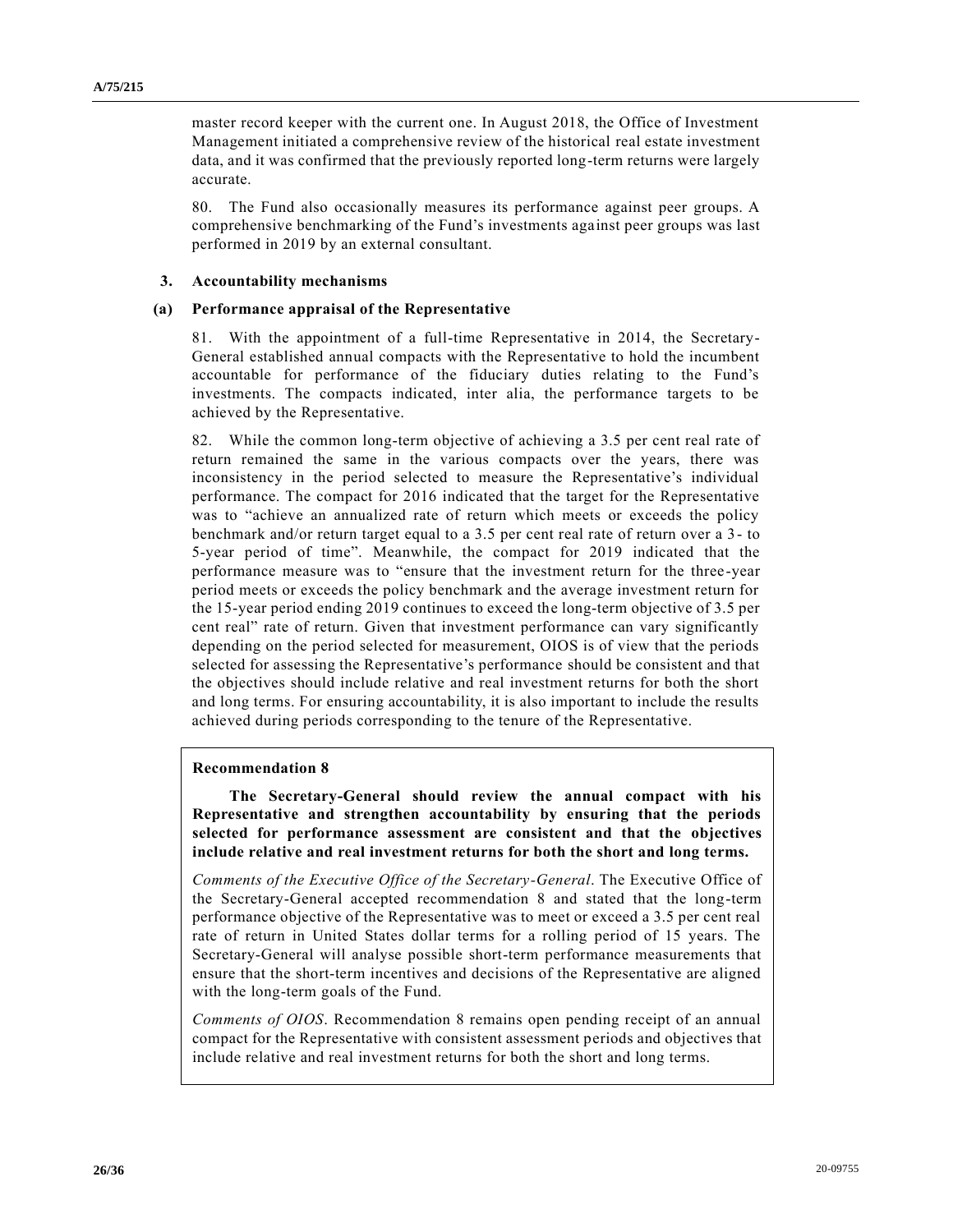#### **(b) Limitations of the Fund's accountability mechanisms**

83. The benchmarks used by the Office of Investment Management for private equity, real estate and real assets are limited in gauging the relative performance of the portfolios because they are not fully representative of the actual composition of the underlying portfolios. Owing to the nature of private markets, it is not feasib le to construct a portfolio with sufficient diversity to represent the total market, which is an industry-wide issue. Despite these limitations, OIOS noted that an unreasonable emphasis was placed on the relative performance of the portfolio in evaluating the performance of staff responsible for private market investments.

84. Despite the performance evaluation mechanisms in place, it is still a challenge to establish clear accountability for investment performance. Unlike private financial institutions, in which good performance is rewarded with monetary compensation and poor performance may lead to termination, the Office of Investment Management does not have such tools to incentivize staff to perform well or face the consequences. The Office has to rely to a large extent on the competencies of its staff and their commitment to the Fund's cause. Previous attempts to establish a suitable incentive scheme for the Fund's investment staff were not successful, but it is an area that the Office could explore further.

## **B. Performance management of staff**

85. In order to achieve the objectives of the Fund, the performance goals of the Representative should reflect the objectives to be achieved by the Office of Investment Management and be synchronized with the individual performance goals of staff. The investment policy statement includes the Fund's investment objective to meet or exceed a 3.5 per cent long-term real rate of return and to meet or exceed the return of the policy benchmark in the short term. However, these objectives were not fully incorporated into the performance goals of staff. For instance, the performance of the Director was not evaluated on the basis investment performance in the past three evaluation cycles. At the level of the Deputy Director and senior investment officers, portfolio performance was considered to varying degrees, but there was no consistency in terms of the periods or weight used to evaluate their individual performance.

86. To ensure that the Representative's performance goals as laid out in the compact with the Secretary-General are achieved, the performance goals of staff in the Office of Investment Management should be aligned with the goals set for the Representative. The OIOS review of the individual performance documents of investment staff showed that, during the performance cycles 2015/16, 2016/17 and 2017/18, there was no alignment between the performance goals of the Representative and those of staff. For the performance cycles 2018/19 and 2019/20, there was a lack of uniformity in the success criteria for some staff. Though senior management made an effort to standardize the performance evaluation for the 2019/20 performance cycle by identifying goals and providing the weights to be applied for each goal, these were not reflected in the performance documents. For example, a sample review of 15 performance documents showed that only two staff members assigned weights to the performance goals. This indicated a need for better communication and ove rsight to ensure that the performance evaluation process is standardized as much as possible to achieve fair and balanced evaluations of staff performance based on objective criteria, with a clear link between staff members' investment performance and their performance goals.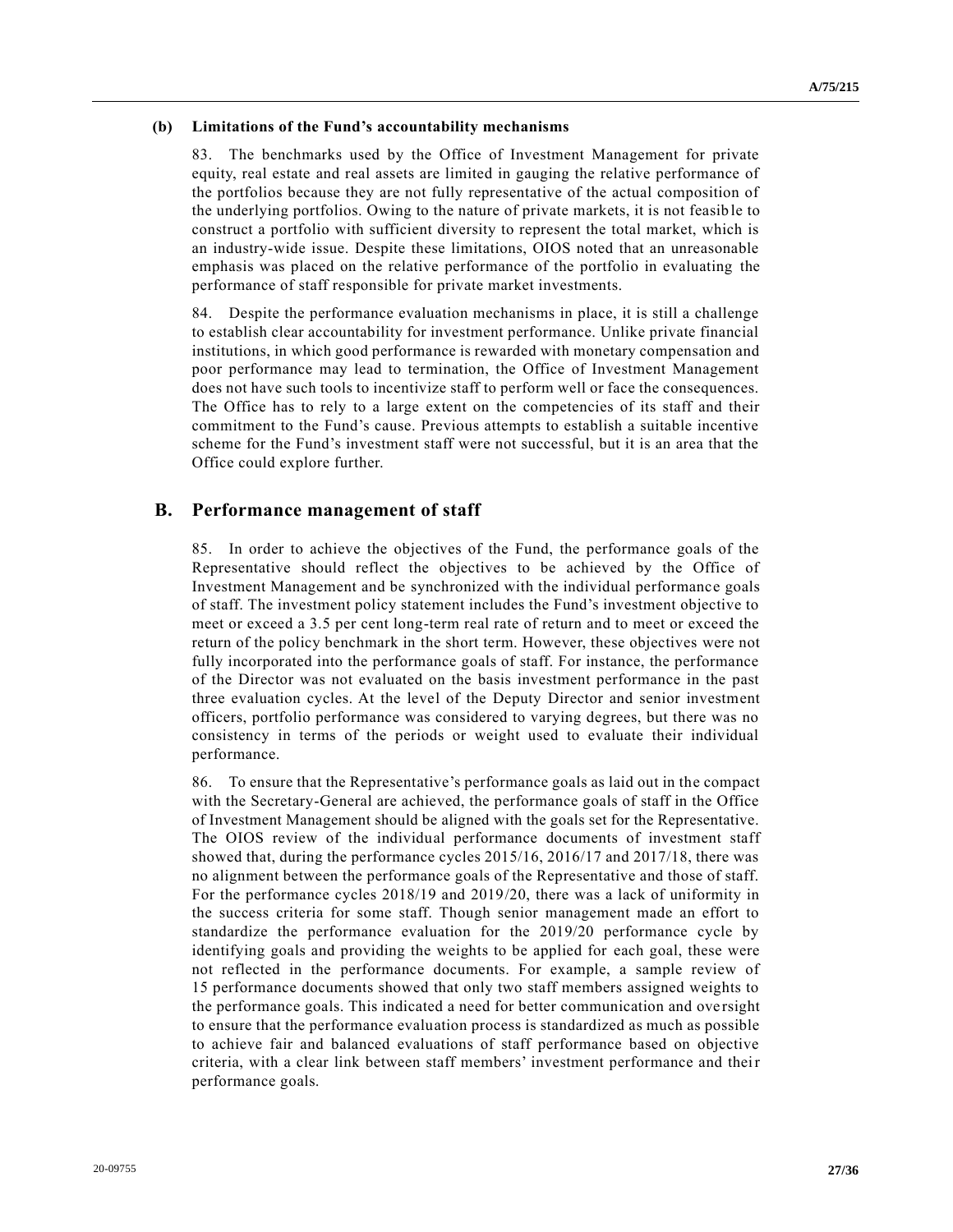## **C. Performance management of external managers**

87. The Office of Investment Management uses external managers to manage the small-cap and frontier markets portfolios, which accounted for about 4 per cent of the Fund's assets at the time of the audit. The external managers reported their investment performance on a monthly basis. Their overall performance was reviewed by the Office on a quarterly basis using performance criteria agreed upon at the time of their hiring. The Office maintained a watch list of those external managers with performance issues. Those on the watch list were subject to additional review. During the past five years, two external managers were terminated after they were placed on the watch list and their performance was reviewed by the Internal Investment Committee.

## **VI. Control environment**

88. According to the internal control framework of the Committee of Sponsoring Organizations of the Treadway Commission, a control environment is the set of standards, processes and structures that provide the basis for internal control across an organization. The control environment is also the overall culture, tone and attitude of the organization. The Representative is ultimately responsible for the control environment in the Office of Investment Management through providing effective oversight and setting the tone for integrity and ethical values.

## **A. Transparency and accountability**

89. Transparency is regarded as a key feature in good governance and a precondition for accountability. In 2011, the then Representative began the practice of uploading on the Fund's public website detailed information and reports that could be viewed by anybody at any time, including periodic reports (weekly, monthly and quarterly) on the Fund's investment performance, documents presented to the Investments Committee, risk and performance dashboards, benchmarking reports and investment performance reports provided by the master record keeper. However, in 2018, all these documents were removed from the Fund's website and replaced with broad summary information that was often several months old. For instance, after global markets were severely hit by the COVID-19 crisis in early 2020, which also had a significant impact on the Fund's portfolio, the website still showed broad investment results as at 30 September 2019. While there was widespread concern among the Fund's participants and beneficiaries about the financial health of the Fund and the potential impact on their pension benefits, the Office of Investment Management did not provide any update on the Fund's investments to suitably inform the stakeholders. The Office has added some more reports to its website since April 2020.

## **B. Managing conflict of interest situations**

90. The Office of Investment Management has developed a code of ethics and standards of professional conduct that defines the fundamental core values and principles of ethics and integrity that its staff are expected to uphold. Under the code, staff of the Office, when faced with a conflict of interest situation, are required to make a full disclosure of all matters that could reasonably impair their independence or impartiality.

91. OIOS is of the view that the code needs to be improved by including more detailed procedures for disclosure and recusal when a situation of potential or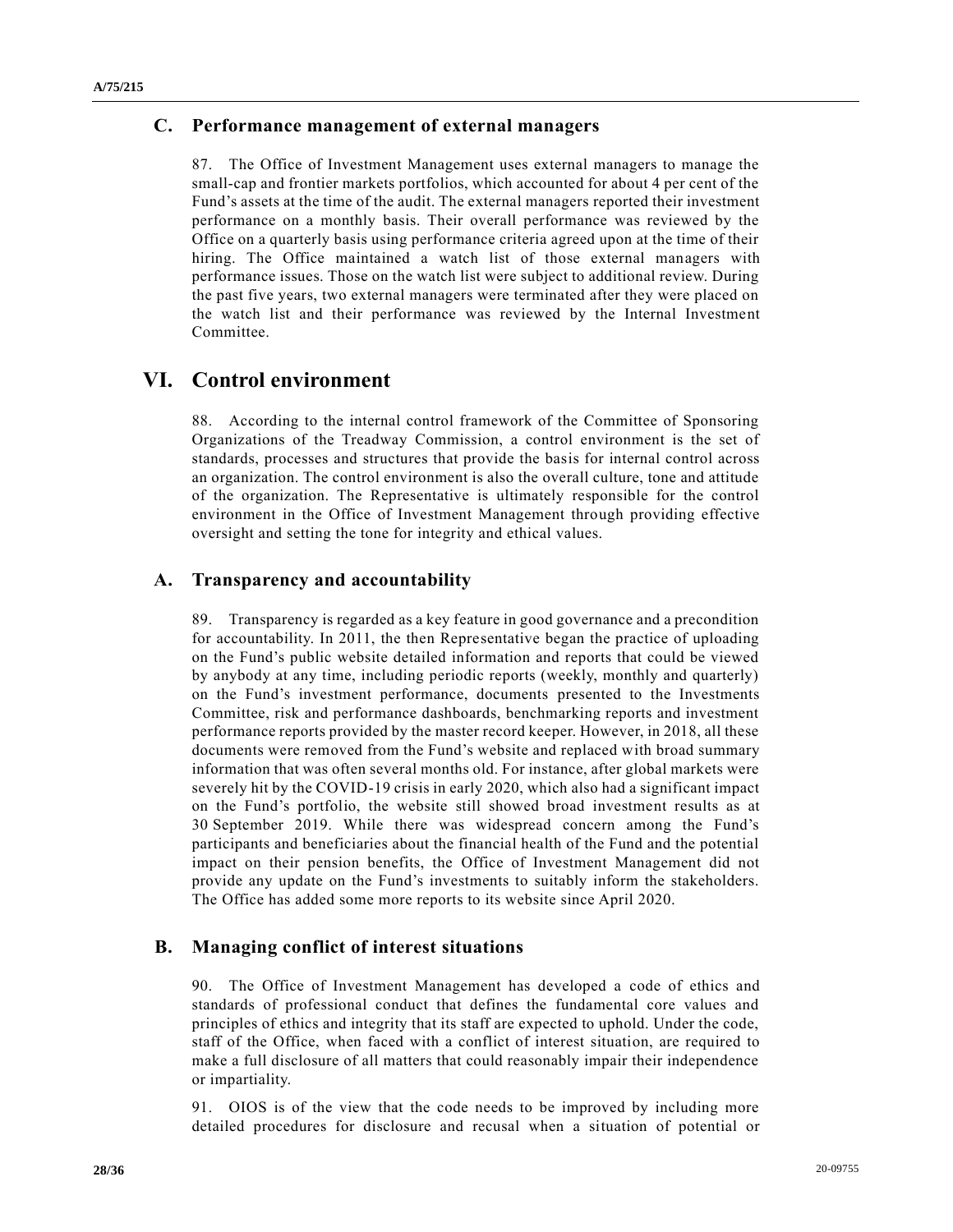perceived conflict of interest arises. Such procedures should describe the types of situations in which staff are required to make a disclosure and recuse themselves from researching, reviewing and/or making decisions on investment proposals or cases involving the procurement of goods or services. The procedures should also clarify the level of participation that is permissible in the event that full recusal is not required owing to: (a) the occupational rank or role of the individual concerned; and/or (b) the nature of the potential or perceived conflict of interest. OIOS came across the following cases in which disclosure and/or recusal were not properly managed:

(a) During the consideration of an investment proposal that had been initiated by a senior manager in the Office of Investment Management, the senior manager recused himself from decision-making in the case owing to a potential or perceived conflict of interest involving him. However, the senior manager designated his subordinate to act on his behalf. OIOS is of the view that the action taken to mitigate the conflict situation in this case was inadequate because the designated individual still reported to the senior manager and remained subject to his authority;

(b) Another investment proposal was marketed directly to the same senior manager by a fund partner who referred to himself as the senior manager's "former colleague and friend for 20 years". The proposal was discussed on multiple occasions in the Private Markets Committee, in which the senior manager participated, without disclosure of the relationship with the partner or recusal from the review process;

(c) A project team overseen by another senior manager recommended an investment in an external investment management company in 2019. The senior manager had previously engaged in outside activity with two individuals who were members of the Board of Directors of the same investment management company, with one of them being the Board's Chair. Although the senior manager obtained the required permission for the outside activity, he did not recuse himself from the project preparation and review process for the proposed investment, including when the proposal was submitted, in May 2019, for consideration by the Internal Investment Committee, of which he was a member. The senior manager did not attend the meeting of the Committee in December 2019, which he described as a de facto recusal. However, the minutes of the meeting did not indicate that his absence was due to recusal.

92. Non-disclosure of potential or actual conflicts of interest and/or inadequate recusal from investment processes not only may undermine the Fund's ability to make sound investment decisions but could also potentially damage the Organization's reputation.

#### **Recommendation 9**

**The Representative should develop and implement detailed disclosure and recusal procedures by providing examples of scenarios and explaining the steps that should be followed by staff to manage conflicts effectively and in the best interests of the Fund.**

*Comments of the Executive Office of the Secretary-General*. The Executive Office of the Secretary-General accepted recommendation 9 and stated that the Representative would develop and implement detailed disclosure and recusal procedures by providing examples of scenarios and explaining the steps that should be followed by staff to manage conflicts effectively and in the best interests of the Fund. The Representative will also establish a new process whereby, at the beginning of each internal committee meeting, the members and invitees will have to disclose any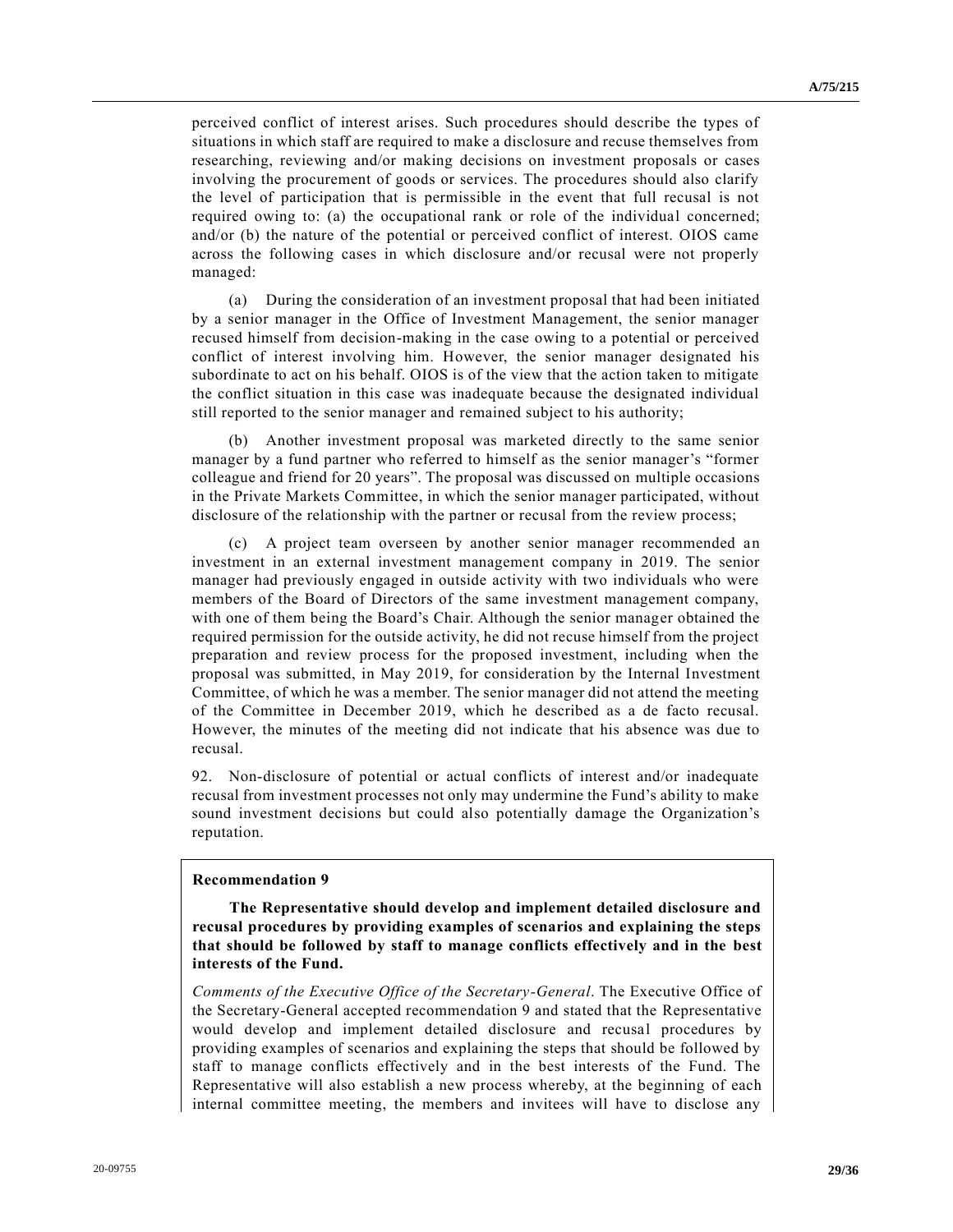conflict of interest or certify verbally that there is no conflict of interest, which will be included in the minutes.

*Comments of OIOS*. Recommendation 9 remains open pending receipt of evidence that disclosure and recusal procedures have been established and circulated to staff to enable the Office of Investment Management to manage potential conflict of interest situations effectively.

## **C. Culture and ethical values**

93. During the audit, OIOS observed several meetings and sought the views of staff of the Office of Investment Management through interviews and questionnaires. The observation of the meetings and the feedback received from staff indicated divisiveness among staff and a culture that many staff described as "toxic". While some staff showed unreserved support for the changes and investment proposals introduced by senior management, others strongly questioned and opposed certain changes and proposals. In addition to the perceived micromanagement by certain senior managers, the attitude and approach adopted by them in response to dissenting views and criticism were perceived as intolerant and even retaliatory. This situation caused fear among some staff and led to distrust and infighting in the Office, with multiple complaints and counter-complaints being filed. Such conditions pointed to the lack of an appropriate tone at the top with regard to the highest ethical standards of behaviour that are expected of officials entrusted with fiduciary responsibilities. These issues need to be addressed effectively and expeditiously to reinforce the focus of staff and senior managers of the Office on serving the best interests of the Fund, its participants and beneficiaries.

94. The purpose of the Performance Management and Development System is to promote a culture of high performance and personal development by recognizing successful performance and addressing underperformance in a fair and equitable manner. OIOS came across instances in which the performance evaluation may have been used inappropriately against staff, including: (a) using audit findings against a staff member even though the findings pertained to a period prior to the staff member's appointment date; (b) using the expression by a staff member of a different opinion as a negative factor in the performance appraisal; (c) changing the first or second reporting officers in order to disempower or sideline them; and (d) using the alleged underperformance of a staff member during previous years as a performance issue in the subsequent performance cycle. Such actions not only compromise the principles of fair evaluation of performance, but also reflect a work environment in which staff feel intimidated to express their professional views for fear of reprisal.

95. In 2019, assisted by an external consultant, the Office developed a comprehensive five-year strategic plan and implementation road map that included an initiative to foster a culture of high performance. The consultant suggested that the Office "could take several steps to identify and prioritize the behavioural changes most critical to unlocking sustained high performance; consider a culture transformation programme to encourage collaboration (e.g. across tenure and between teams); and consider conducting a culture survey at regular intervals". At the time of the present audit, the Office had yet to develop an action plan to implement the measures suggested by the consultant, which, in the view of OIOS, are essential to addressing the issues pertaining to culture and ethical values in the Office.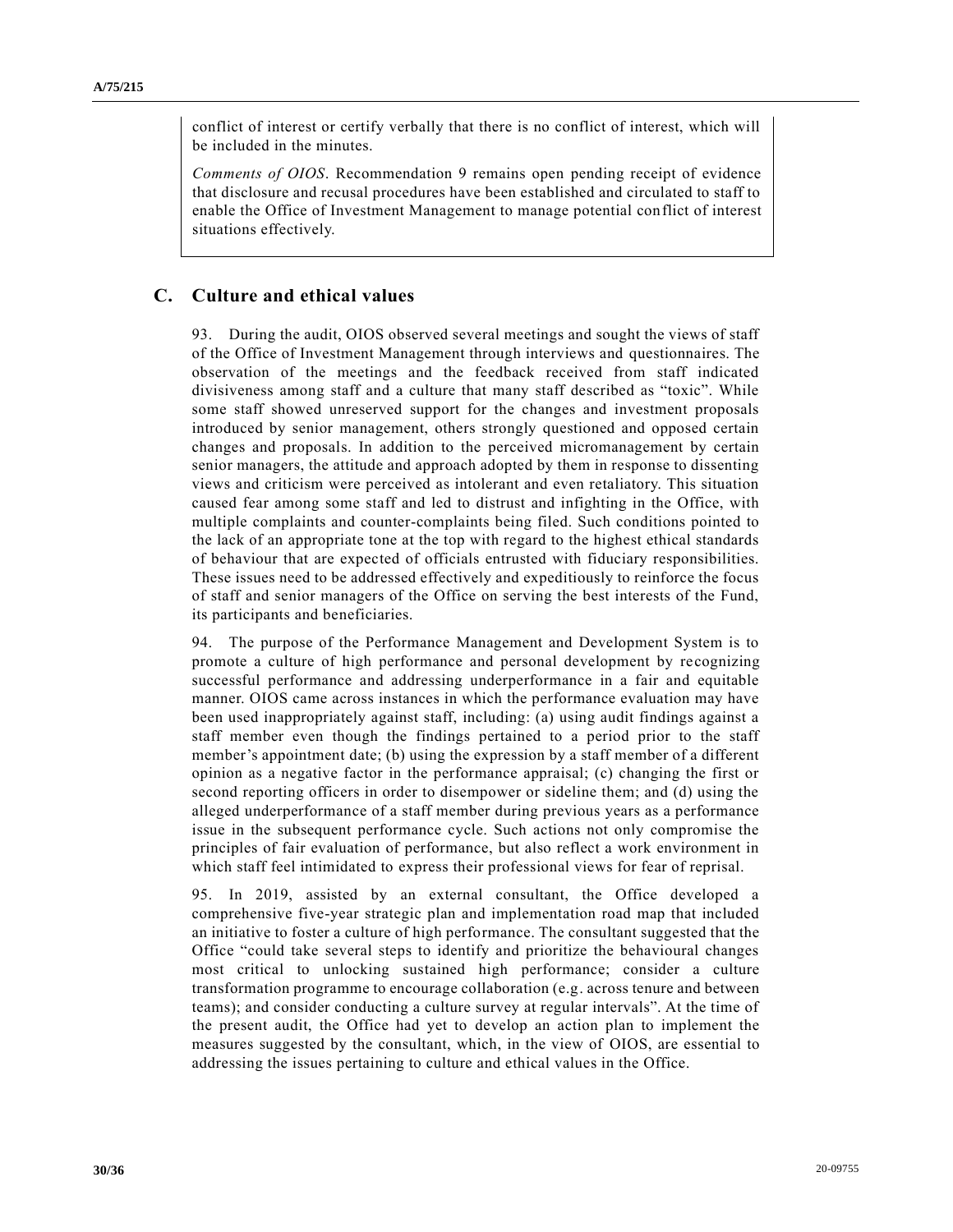#### **Recommendation 10**

**The Representative should develop and implement a culture transformation programme to cultivate a harmonious, high-performing and ethical culture in the Office of Investment Management, and conduct culture surveys as appropriate.**

*Comments of the Executive Office of the Secretary-General*. The Executive Office of the Secretary-General accepted recommendation 10 and stated that the Representative would develop a culture transformation programme to cultivate a harmonious, highperforming and ethical culture in the Office of Investment Management based on the results of the 2020 Leadership Dialogue of the Ethics Office on "Acknowledging dignity through civility: how can I communicate for a more harmonious workplace?".

*Comments of OIOS*. Recommendation 10 remains open pending receipt of the culture transformation programme and actions to implement it.

> (*Signed*) Fatoumata **Ndiaye** Under-Secretary-General for Internal Oversight Services July 2020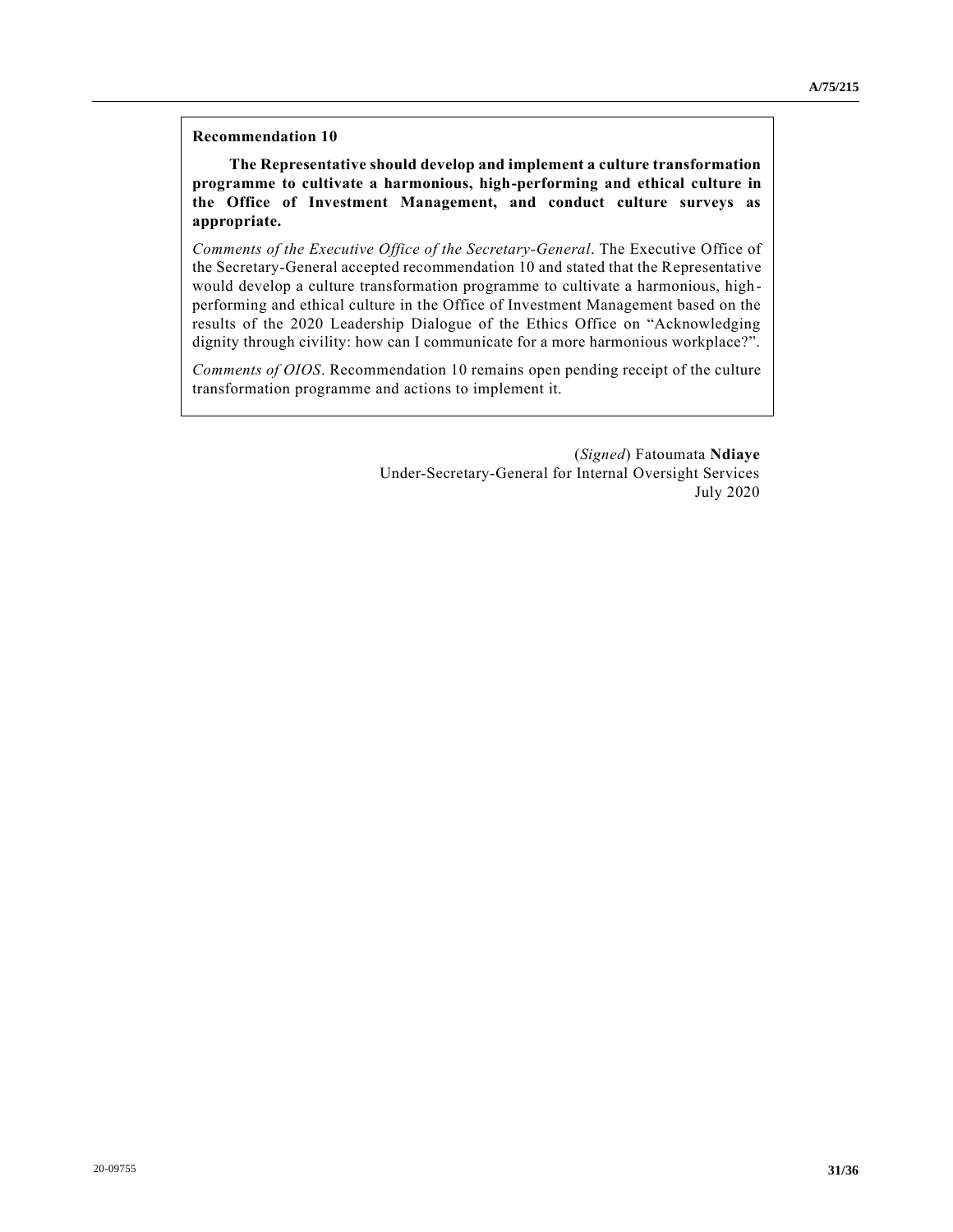**32 /36 Annex**

**Comments received from the Executive Office of the Secretary-General on the draft report of the Office of Internal Oversight Services on the audit of governance mechanisms and related processes in the Office of Investment Management of the United Nations Joint Staff Pension Fund**

| Recommendation                                                                                                                                                                                                                                                                                                                                                                                                   | $Criticala/importantb$ | Accepted? | Title of responsible individual                         | Implementation date         | Comments                                                                                                                                                                                                                                                                                                                                                                                                                            |  |
|------------------------------------------------------------------------------------------------------------------------------------------------------------------------------------------------------------------------------------------------------------------------------------------------------------------------------------------------------------------------------------------------------------------|------------------------|-----------|---------------------------------------------------------|-----------------------------|-------------------------------------------------------------------------------------------------------------------------------------------------------------------------------------------------------------------------------------------------------------------------------------------------------------------------------------------------------------------------------------------------------------------------------------|--|
| <b>Recommendation 1</b>                                                                                                                                                                                                                                                                                                                                                                                          | Critical               | Yes       |                                                         |                             | The Secretary-General endorsed, in                                                                                                                                                                                                                                                                                                                                                                                                  |  |
| The Secretary-General should:<br>(a) review and revise the<br>delegation of authority and terms<br>of reference for his Representative<br>for the investment of the assets of<br>the United Nations Joint Staff<br>Pension Fund to focus the<br>responsibility and authority of the<br>Representative on setting<br>investment policy and strategy and<br>providing oversight over<br>investment management; and |                        |           | Executive Office<br>(a)<br>of the Secretary-<br>General | 30 September<br>(a)<br>2020 | May 2020, a new organizational<br>structure, whereby the three pillars<br>of the Office - investments<br>management, risk management and<br>compliance, and operations and<br>information technology - will<br>report directly to the<br><b>Representative of the Secretary-</b><br>General. Under this structure, the<br>delegation of authority of the<br>Representative of the Secretary-<br>General, the Director of the Office |  |
| (b) suitably redefine the role of<br>the Director of the Office of<br>Investment Management to lead<br>investment decision-making within<br>the parameters of the investment<br>policy and strategy, under the<br>oversight of the Representative.                                                                                                                                                               |                        |           | Representative<br>(b)                                   | 30 September<br>(b)<br>2020 | of Investment Management and the<br><b>Chiefs of the Risk and Compliance</b><br><b>Section and the Operations and</b><br><b>Information Systems Section will be</b><br>adjusted to reflect the new<br>segregation of duties.                                                                                                                                                                                                        |  |
| <b>Recommendation 2</b>                                                                                                                                                                                                                                                                                                                                                                                          | Important              | Yes       | Representative, on                                      | 31 October 2020             | From April 2020, the acting                                                                                                                                                                                                                                                                                                                                                                                                         |  |
| The Secretary-General should, in<br>consultation with the Investments<br>Committee, assess the experiences<br>gained from the functioning of the<br>Committee and revise the<br>Committee's terms of reference as<br>appropriate to strengthen its<br>relative independence and enhance                                                                                                                          |                        |           | behalf of the<br>Secretary-General                      |                             | Representative of the Secretary-<br>General has met virtually on a<br>monthly basis with the Investments<br>Committee to receive advice from<br>the members and to reflect on the<br>working methods of the Committee.<br>The Committee has agreed to<br>change its working methods and                                                                                                                                             |  |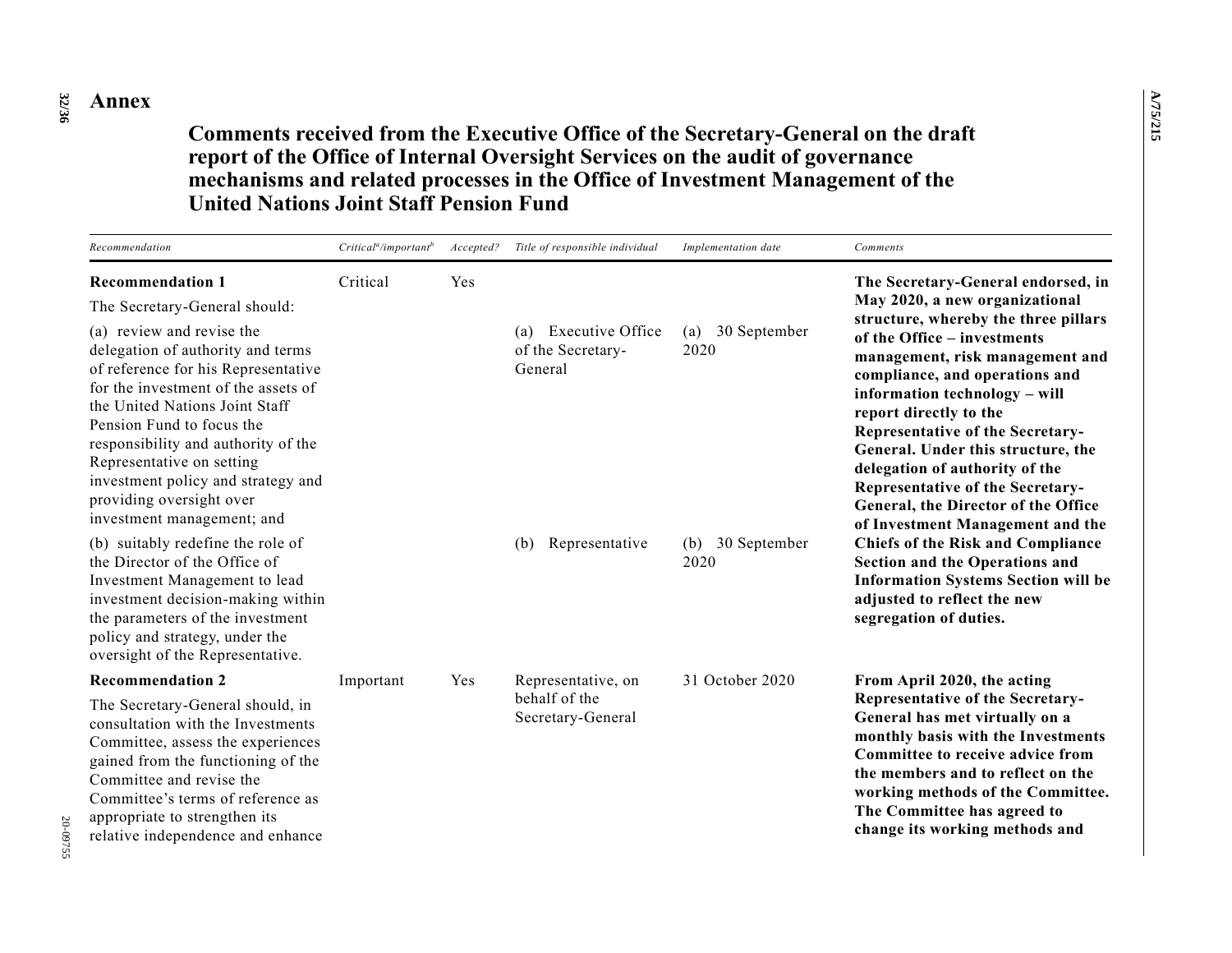20-09755 20-09755

| Recommendation                                                                                                                                                                                                                                                                                                                                                  | $Criticala/importantb$ |     | Accepted? Title of responsible individual                                                                                                          | Implementation date                                                                                                                          | Comments                                                                                                                                                                                                                                                                                                                                                                                                                                                                                                                                                                                    |
|-----------------------------------------------------------------------------------------------------------------------------------------------------------------------------------------------------------------------------------------------------------------------------------------------------------------------------------------------------------------|------------------------|-----|----------------------------------------------------------------------------------------------------------------------------------------------------|----------------------------------------------------------------------------------------------------------------------------------------------|---------------------------------------------------------------------------------------------------------------------------------------------------------------------------------------------------------------------------------------------------------------------------------------------------------------------------------------------------------------------------------------------------------------------------------------------------------------------------------------------------------------------------------------------------------------------------------------------|
| the effectiveness of its advisory<br>role.                                                                                                                                                                                                                                                                                                                      |                        |     |                                                                                                                                                    |                                                                                                                                              | meet on a monthly basis, rather<br>than on a quarterly basis, to have a<br>more focused and continuous<br>discussion on the different parts of<br>the portfolio. The objective is to<br>have annually 10 online meetings<br>and only two face-to-face meetings.<br>These and other improvements will<br>be included in the revised terms of<br>reference of the Investments<br>Committee.                                                                                                                                                                                                   |
| <b>Recommendation 3</b><br>The Representative should<br>strengthen the operational<br>independence and effectiveness of<br>the Risk and Compliance Section<br>by filling the authorized posts on a<br>regular basis through a<br>competitive recruitment process<br>and deploying the posts for the<br>purposes for which they were<br>authorized.              | Important              | Yes | Representative/Chief<br>of the Risk and<br>Compliance Section                                                                                      | All the recruitment<br>processes will be<br>finished by 31 October<br>2020, with all the staff<br>on-board no later than<br>31 December 2020 | The Secretary-General endorsed, in<br>May 2020, a new organizational<br>structure, whereby the Risk and<br><b>Compliance Section will report</b><br>directly to the Representative of the<br>Secretary-General to strengthen its<br>operational independence and<br>effectiveness. In parallel, all the<br>relevant posts and positions have<br>been assigned to the Service, the<br>hiring processes are under way, and<br>it is estimated that all the posts and<br>positions will be filled by October<br>2020 and all the staff will be on-<br>board no later than 31 December<br>2020. |
| <b>Recommendation 4</b><br>The Representative should<br>enhance the effectiveness of the<br>internal committees by:<br>(a) clarifying the roles and<br>authority of committee members<br>and non-members; (b) promoting<br>professionalism and transparency<br>in the consideration of matters<br>placed before them; and<br>(c) fostering a culture of healthy | Important              | Yes | Representative/<br>Director/Chief of the<br>Risk and Compliance<br>Section/Chief of the<br>Operations and<br><b>Information Systems</b><br>Section | 31 October 2020                                                                                                                              | An internal task force was created<br>in May 2020 to review the terms of<br>reference, composition and working<br>methods of the internal committees.<br>In principle, the Chair of each<br>committee will be occupied by the<br>Director of the Investment<br><b>Management Division and the</b><br><b>Chiefs of the Risk and Compliance</b><br>Section and the Operations and<br><b>Information Systems Section.</b>                                                                                                                                                                      |

**A/75/215 A/75/215**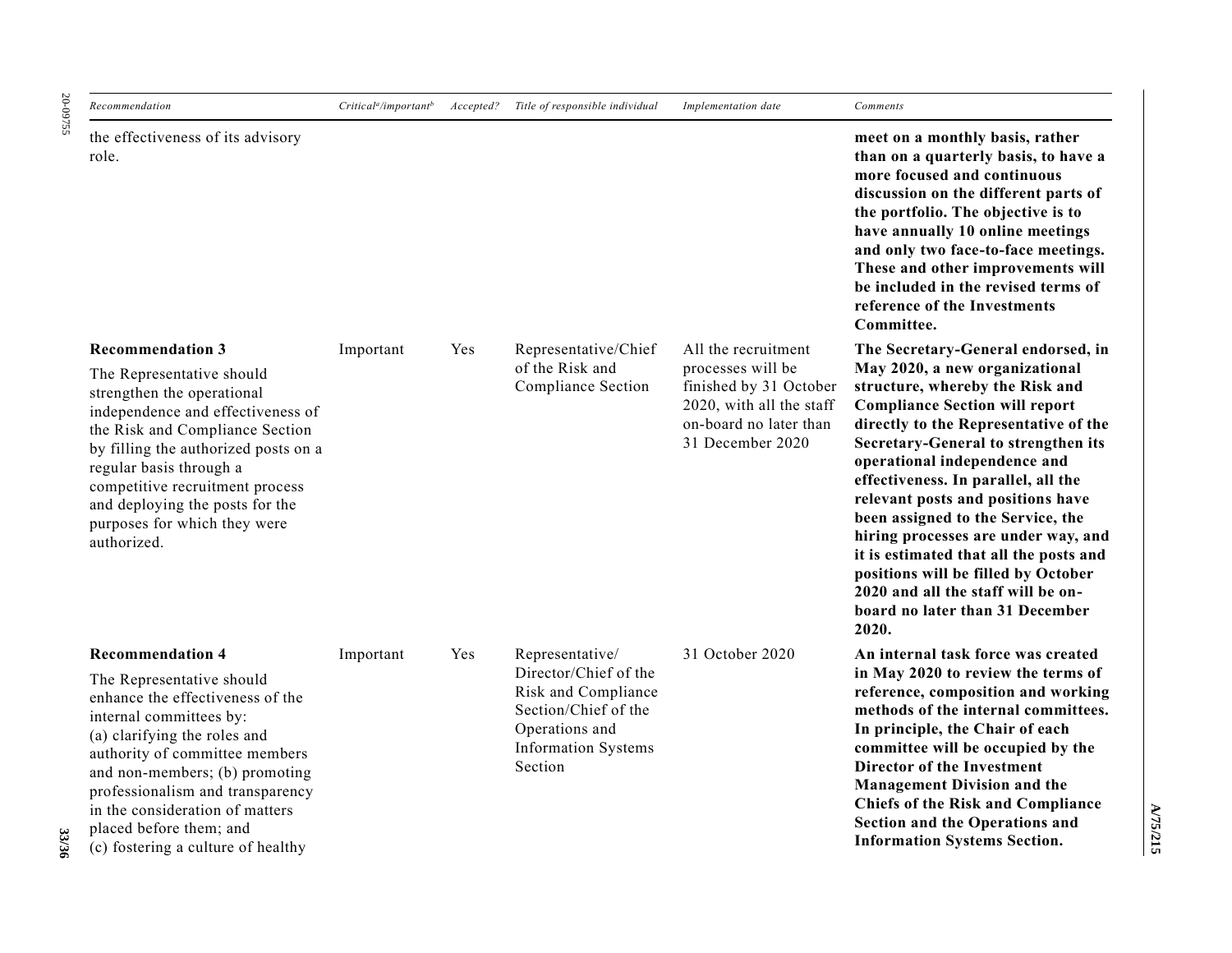| Recommendation                                                                                                                                                                                                                                                                                                                                    | $Criticala/importantb$ | Accepted? | Title of responsible individual                                                                | Implementation date                                                                                                                                                                                                      | Comments                                                                                                                                                                                                                                    |
|---------------------------------------------------------------------------------------------------------------------------------------------------------------------------------------------------------------------------------------------------------------------------------------------------------------------------------------------------|------------------------|-----------|------------------------------------------------------------------------------------------------|--------------------------------------------------------------------------------------------------------------------------------------------------------------------------------------------------------------------------|---------------------------------------------------------------------------------------------------------------------------------------------------------------------------------------------------------------------------------------------|
| debate during the committees'<br>meetings, including tolerance of<br>dissenting views and constructive<br>criticism.                                                                                                                                                                                                                              |                        |           |                                                                                                |                                                                                                                                                                                                                          |                                                                                                                                                                                                                                             |
| <b>Recommendation 5</b>                                                                                                                                                                                                                                                                                                                           | Important              | Yes       |                                                                                                |                                                                                                                                                                                                                          | An internal task force was created                                                                                                                                                                                                          |
| The Representative should:                                                                                                                                                                                                                                                                                                                        |                        |           |                                                                                                |                                                                                                                                                                                                                          | in May 2020 to evaluate the results                                                                                                                                                                                                         |
| (a) develop an asset-liability<br>management policy by<br>incorporating good practices and<br>lessons learned from previous<br>asset-liability management studies<br>to guide future studies;                                                                                                                                                     |                        |           | (a) Representative/<br>Chief of the Risk and<br>Compliance Section                             | 31 October 2020<br>(a)                                                                                                                                                                                                   | of the asset-liability management<br>study, the investment policy<br>statement and the portfolio<br>benchmarks and to evaluate the<br>need to adapt them to the new<br>economic and market context. On<br>the basis of the work of the task |
| (b) conduct a bottom-up<br>workforce planning exercise to<br>determine capacity gaps and<br>develop a strategy to fill them in<br>order to implement the investment<br>strategy in a cost-effective<br>manner; and                                                                                                                                |                        |           | (b) Representative/<br>Chief of the<br>Operations and<br><b>Information Systems</b><br>Section | (b) The analysis and<br>proposal will be ready<br>for the 2022 budget<br>submission in the<br>second quarter of 2021                                                                                                     | force and the OIOS<br>recommendation, an asset-liability<br>management policy will be<br>developed. In addition, an internal<br>bottom-up workforce exercise will<br>be performed to determine the<br>capacity gaps and develop a           |
| (c) review the validity of the<br>inputs used for the 2019 asset-<br>liability management study and<br>strategic asset allocation, taking<br>into consideration changes in the<br>economic and market environment<br>and the results of implementing<br>the current strategic asset<br>allocation, in order to make<br>appropriate adjustments if |                        |           | (c) Representative/<br>Chief of the Risk and<br>Compliance Section                             | (c) The analysis and<br>proposal will be ready<br>in the second quarter<br>of 2021, in time for the<br>2021 session of the<br>United Nations Joint<br>Staff Pension Board,<br>which will be held in<br>the third quarter | strategy that will match the needs<br>of the Office of Investment<br>Management in the coming years.                                                                                                                                        |

**A/75/215**

**A/75/215** 

**34 /36**

necessary.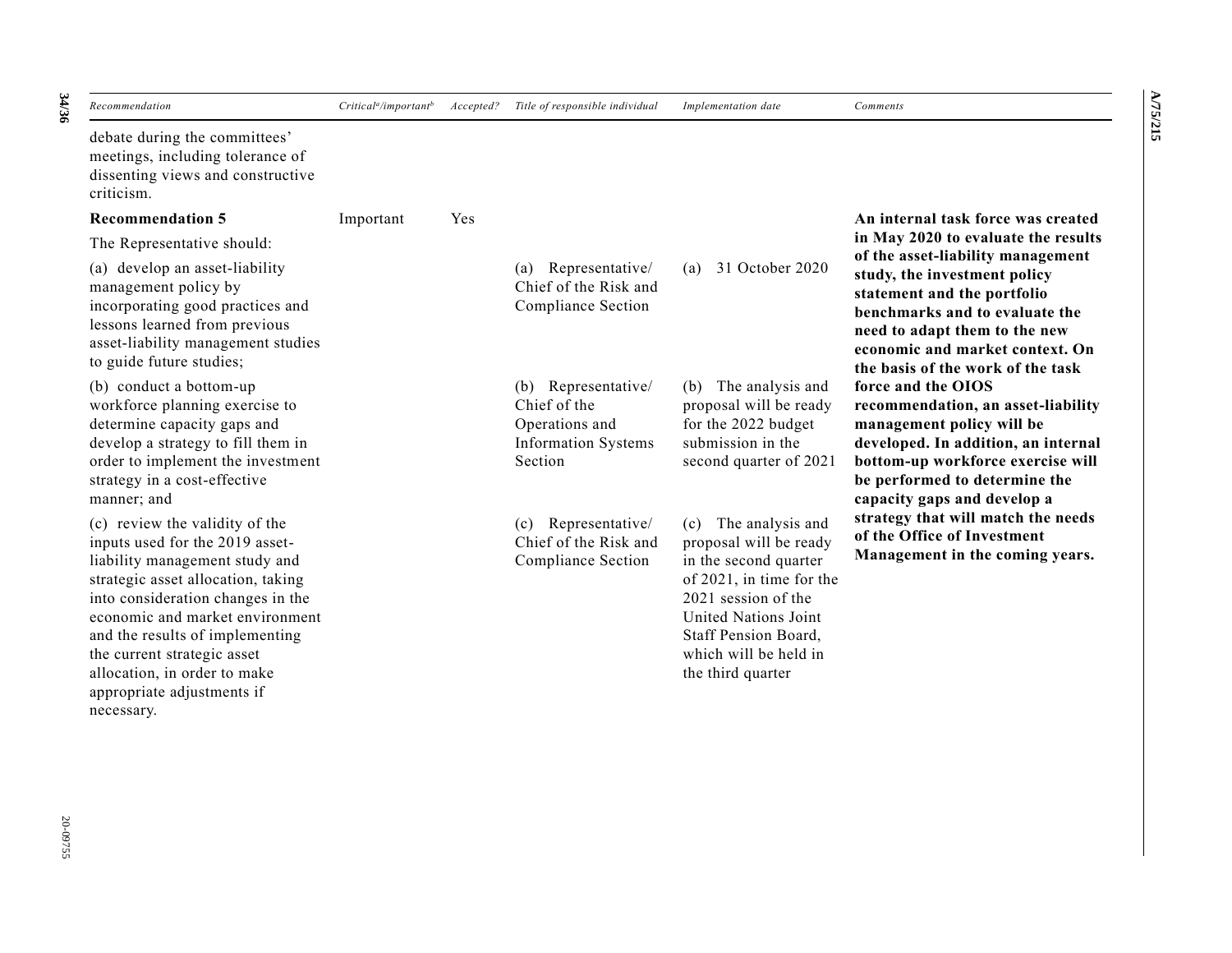20-09755 20-09755

| Recommendation                                                                                                                                                                                                                                                     | $Criticala/importantb$ | Accepted?       | Title of responsible individual                                    | Implementation date                                                                                                                                                                                                    | Comments                                                                                                                                                                                                                                                                                                                                       |
|--------------------------------------------------------------------------------------------------------------------------------------------------------------------------------------------------------------------------------------------------------------------|------------------------|-----------------|--------------------------------------------------------------------|------------------------------------------------------------------------------------------------------------------------------------------------------------------------------------------------------------------------|------------------------------------------------------------------------------------------------------------------------------------------------------------------------------------------------------------------------------------------------------------------------------------------------------------------------------------------------|
| <b>Recommendation 6</b><br>The Representative should:                                                                                                                                                                                                              | Important              | Yes             |                                                                    |                                                                                                                                                                                                                        | An internal task force was created<br>in May 2020 to evaluate the results                                                                                                                                                                                                                                                                      |
| (a) reassess the appropriateness of<br>the new benchmark for fixed<br>income; and                                                                                                                                                                                  |                        |                 | (a) Representative/<br>Chief of the Risk and<br>Compliance Section | The analysis and<br>(a)<br>proposal will be ready<br>in the second quarter<br>of 2021, in time for the<br>session of the United<br>Nations Joint Staff<br>Pension Board, which<br>will be held in the<br>third quarter | of the asset-liability management<br>study, the investment policy<br>statement and the portfolio<br>benchmarks and to evaluate the<br>need to adapt them to the new<br>economic and market context. As a<br>result, a clear process to define<br>portfolio benchmarks will be<br>included in the investment<br>procedures and a deep review of |
| (b) clarify in the investment<br>procedures the steps to be<br>followed when changing the<br>policy benchmarks to ensure that<br>due process and objectivity are<br>preserved.                                                                                     |                        |                 | (b) Representative/<br>Chief of the Risk and<br>Compliance Section | (b) 31 October 2020                                                                                                                                                                                                    | the benchmarks will be performed.                                                                                                                                                                                                                                                                                                              |
| <b>Recommendation 7</b>                                                                                                                                                                                                                                            | Important<br>Yes       | Representative/ | 31 October 2020                                                    | An internal task force was created                                                                                                                                                                                     |                                                                                                                                                                                                                                                                                                                                                |
| The Representative should<br>enhance transparency in the<br>investment policy statement by<br>reinstating the section concerning<br>credit rating limits and fully<br>disclosing the strategic asset<br>allocation and benchmarks at the<br>sub-asset class level. |                        |                 | Director/Chief of the<br>Risk and Compliance<br>Section            |                                                                                                                                                                                                                        | in May 2020 to evaluate the results<br>of the asset-liability management<br>study, the investment policy<br>statement and the portfolio<br>benchmarks and to evaluate the<br>need to adapt them to the new<br>economic and market context. As a<br>result, additional disclosure in the<br>investment policy statement will be<br>included.    |
| <b>Recommendation 8</b>                                                                                                                                                                                                                                            | Yes<br>Important       |                 | Executive Office of                                                | The result of the                                                                                                                                                                                                      | The long-term performance                                                                                                                                                                                                                                                                                                                      |
| The Secretary-General should<br>review the annual compact with<br>his Representative and strengthen<br>accountability by ensuring that the<br>periods selected for performance<br>assessment are consistent and that<br>the objectives include relative and        |                        |                 | the Secretary-General                                              | review of the two<br>performance indicators<br>will be included in the<br>2021 compact cycle                                                                                                                           | objective of the Representative of<br>the Secretary-General is to meet or<br>exceed a 3.5 per cent real rate of<br>return in United States dollar<br>terms for a rolling period of<br>15 years. The Secretary-General<br>will analyse possible short-term<br>performance measurements that                                                     |